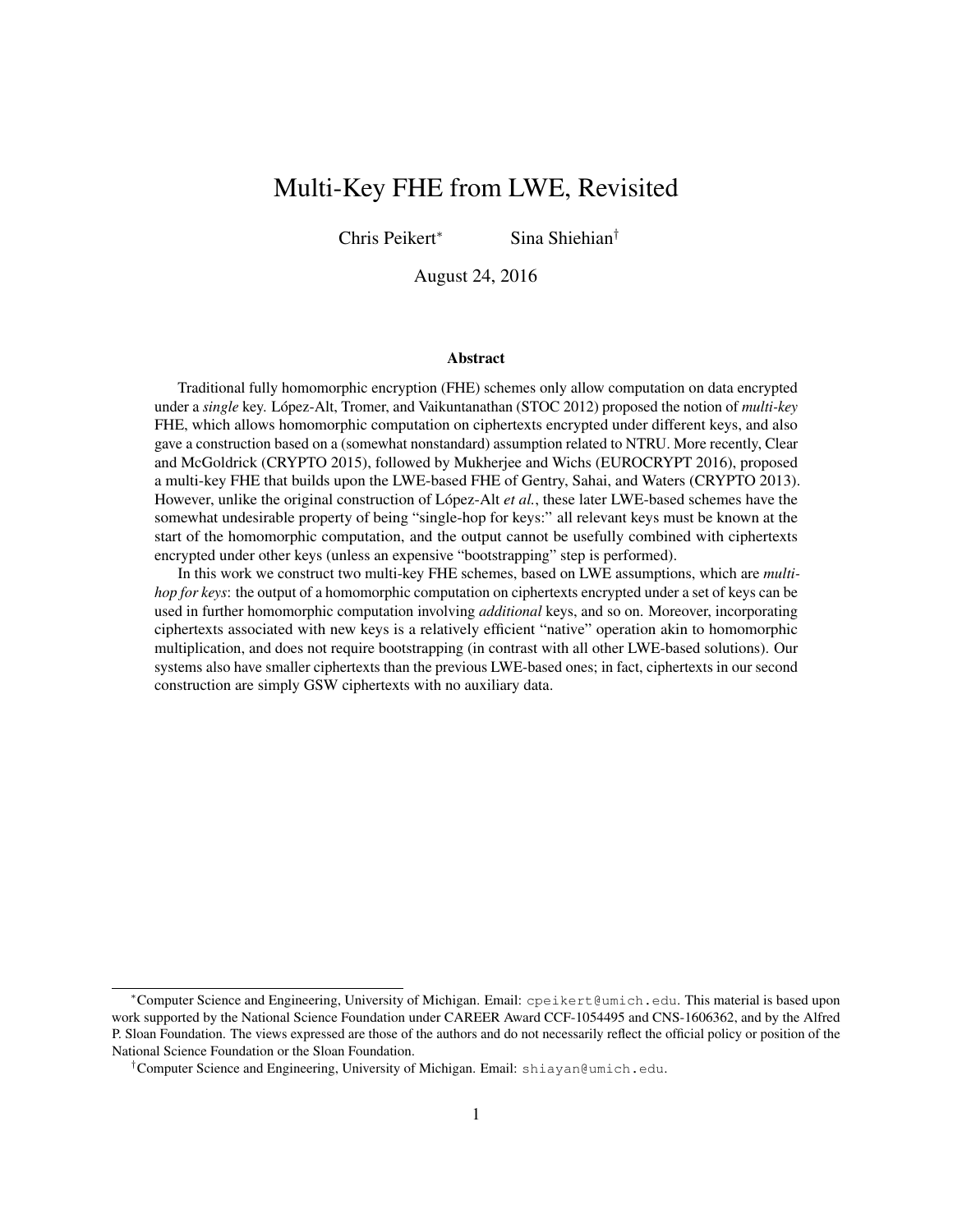# 1 Introduction

Secure *multiparty computation* (MPC) is an important and well-studied problem in cryptography. In MPC, multiple users want to jointly perform a computation on their respective inputs via an interactive protocol. Informally, the goal is for the protocol to reveal nothing more than the *output* of the computation.

*Fully homomorphic encryption* (FHE) is a powerful tool for constructing secure MPC protocols. One approach suggested in Gentry's seminal work [\[Gen09\]](#page-18-0), and later optimized by Asharov *et al.* [\[AJL](#page-17-0)+12], is to have an initial phase in which all parties run a protocol to generate a sharing of an FHE secret key, then use the public key to encrypt their inputs and publish the ciphertexts. The parties then *locally* compute an encryption of the output using homomorphic operations. Finally, they run a protocol to decrypt the encrypted output, using their secret key shares. Overall, this approach requires the set of involved parties to be known in advance, and for them to run interactive protocols both *before* and *after* their local computation.

López-Alt *et al.* [\[LTV12\]](#page-18-1) (hereafter LTV) introduced the interesting notion of *on-the-fly MPC*, in which the set of parties who contribute inputs to the computation, and even the computation itself, need not be fixed in advance, and can even be chosen adaptively. In addition, there is no interaction among the parties at the outset: any user whose data might potentially be used simply uploads her encrypted input to a central server in advance, and can then go offline. The server then uses the uploaded data to compute (or continue computing) a desired function, and when finished, outputs an encrypted output. Finally, the parties whose inputs were used in the computation—and *only* those parties—run an interactive protocol to jointly decrypt the ciphertext and obtain the output.

Multi-key FHE. Traditional FHE schemes only allow computation on data encrypted under a *single* key, and therefore are not suitable for on-the-fly MPC, where users' inputs must be encrypted under different keys. As a tool for constructing on-the-fly protocols, LTV proposed a new type of FHE scheme, which they called *multi-key FHE* (MK-FHE). Such a scheme extends the FHE functionality to allow homomorphic computation on ciphertexts encrypted under different, independent keys. Decrypting the result of such a computation necessarily requires all of the corresponding secret keys.

In [\[LTV12\]](#page-18-1), LTV constructed an MK-FHE scheme based on a variant of the NTRU cryptosystem [\[HPS98\]](#page-18-2). Its security was based on a new and somewhat non-standard assumption on polynomial rings, which, unlike the commonly used learning with errors (LWE) assumption [\[Reg05\]](#page-18-3) or its ring-based analogue [\[LPR10\]](#page-18-4), is not currently supported by a worst-case hardness theorem.<sup>[1](#page-1-0)</sup> (LTV also constructed MK-FHE based on ring-LWE, but limited only to a *logarithmic* number of keys and circuit depth.) Subsequently, Clear and McGoldrick [\[CM15\]](#page-18-5) gave an LWE-based construction for an *unlimited* number of keys, using a variant of the FHE scheme of Gentry *et al.* [\[GSW13\]](#page-18-6) (hereafter GSW). Later, Mukherjee and Wichs [\[MW16\]](#page-18-7) provided another exposition of the Clear-McGoldrick scheme, and built a two-round (plain) MPC protocol upon it.

Static versus dynamic. We observe that the LTV multi-key FHE, to extend the terminology of [\[GHV10\]](#page-18-8), is "*multi-hop* for keys," or, more concisely, "dynamic:" one can perform a homomorphic computation on a collection of ciphertexts encrypted under some set of keys, then use the resulting ciphertext as an input to further homomorphic computation on ciphertexts encrypted under *additional* keys, and so on. (Multi-hop homomorphic computation is naturally supported by essentially all known single-key FHE schemes as well.)

<span id="page-1-0"></span><sup>&</sup>lt;sup>1</sup>Indeed, Albrecht et al. [\[ABD16\]](#page-17-1), and later Kirchner and Fouque [\[KF16\]](#page-18-9), recently gave attacks on "overstretched" NTRU problems like those used in [\[LTV12\]](#page-18-1), where the running times range from slightly subexponential to even polynomial-time, depending on the parameterization.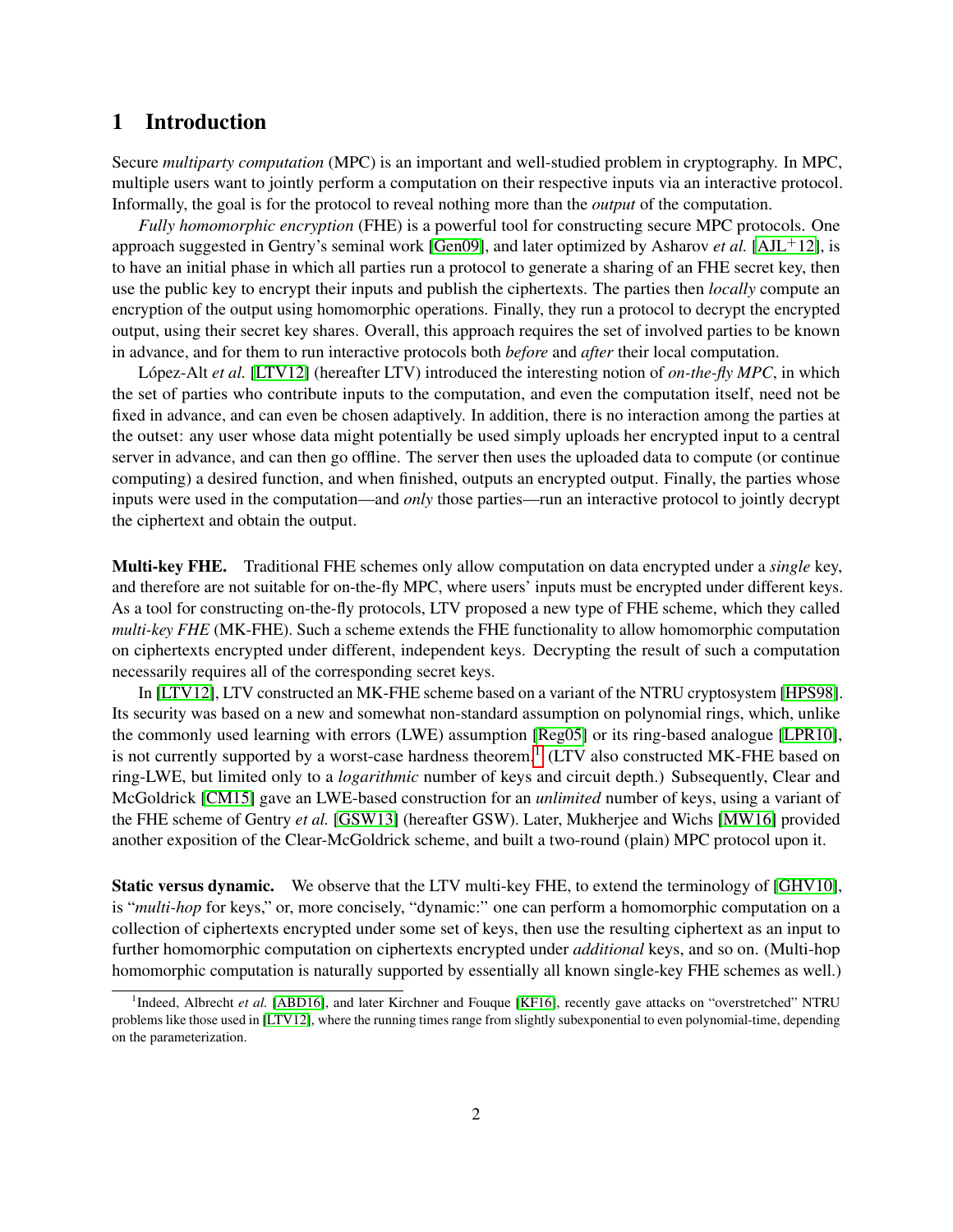The on-the-fly MPC protocol of [\[LTV12\]](#page-18-1) naturally inherits this dynamic flavor, which is very much in the spirit of "on the fly" computation, since it allows reusing encrypted results across different computations.

By contrast, it turns out that neither of the MK-FHE constructions from [\[CM15,](#page-18-5) [MW16\]](#page-18-7) appear to be dynamic, but are instead only *static* (i.e., single-hop for keys): once a homomorphic computation has been performed on a collection of ciphertexts encrypted under some set of keys, the output cannot easily be used in further computation involving additional keys. Instead, one must restart the whole computation from scratch (incorporating all the relevant keys from the very beginning), or perform an expensive "bootstrapping" step, which may be even more costly.<sup>[2](#page-2-0)</sup> This rules out a dynamic computation, since all involved parties must be known before the computation begins. In summary, existing constructions of MK-FHE and on-the-fly MPC from standard (worst-case) lattice assumptions still lack basic functionality that has been obtained from more heuristic assumptions.

## <span id="page-2-1"></span>1.1 Our Results

In this work we construct two (leveled) multi-key FHE schemes, for any number of keys, from LWE assumptions. Like the original MK-FHE scheme of [\[LTV12\]](#page-18-1), and unlike those of [\[CM15,](#page-18-5) [MW16\]](#page-18-7), both of our schemes are dynamic (i.e., multi-hop for keys), and hence are suitable for dynamic on-the-fly MPC. Specifically, in our schemes one can homomorphically compute on ciphertexts encrypted under several keys, then use the result in further computation on ciphertexts under additional keys, and so on. Moreover, incorporating ciphertexts associated with new keys into the computation is a relatively efficient "native" operation, akin to GSW ciphertext multiplication, which does not require bootstrapping. In addition, our schemes are also naturally bootstrappable (as usual, under appropriate circular-security assumptions), and can therefore support unbounded homomorphic computations for any polynomial number of keys. We now describe our two systems in more detail, and discuss their different efficiency and security tradeoffs.

Scheme #1: large ciphertexts, standard LWE. The security of our first scheme, which is described in Section [3,](#page-8-0) is based on the standard *n*-dimensional decision-LWE assumption (appropriately parameterized), but has rather large ciphertexts and correspondingly slow homomorphic operations. Actually, the ciphertexts are about an n factor *smaller* than fresh ciphertexts in the systems from [\[CM15,](#page-18-5) [MW16\]](#page-18-7) (see Figure [1\)](#page-3-0), but unlike in those systems, our ciphertexts remain rather large even *after* multi-key homomorphic operations. Essentially, this is the price of being dynamic—indeed, it is possible at any point to "downgrade" our ciphertexts to ordinary GSW ciphertexts, by giving up the ability to extend ciphertexts to additional keys.

Scheme #2: small ciphertexts, circular LWE. In our second scheme, which is described in Section [4,](#page-13-0) ciphertexts are simply GSW ciphertexts, and are therefore (relatively) small and admit correspondingly efficient homomorphic operations. This efficiency comes at the price of rather large *public keys* (which are comparable to fresh ciphertexts in the systems from [\[CM15,](#page-18-5) [MW16\]](#page-18-7)) and a correspondingly slow algorithm for extending ciphertexts to additional keys. This efficiency profile seems preferable to our first scheme's, because applications of MK-FHE would typically involve many more homomorphic operations than extensions to new keys. Therefore, we consider this scheme to be our main contribution.

Interestingly, the security of our second scheme appears to require a natural *circular security* assumption for LWE. Despite some positive results for circular security of LWE-based encryption [\[ACPS09\]](#page-17-2), we do not yet see a way to prove security under standard LWE. We point out, however, that our assumption is no

<span id="page-2-0"></span><sup>&</sup>lt;sup>2</sup>Indeed, a recent concurrent and independent work by Brakerski and Perlman [\[BP16\]](#page-18-10) follows this bootstrapping approach; we provide a comparison to our work in Section [1.1.](#page-2-1)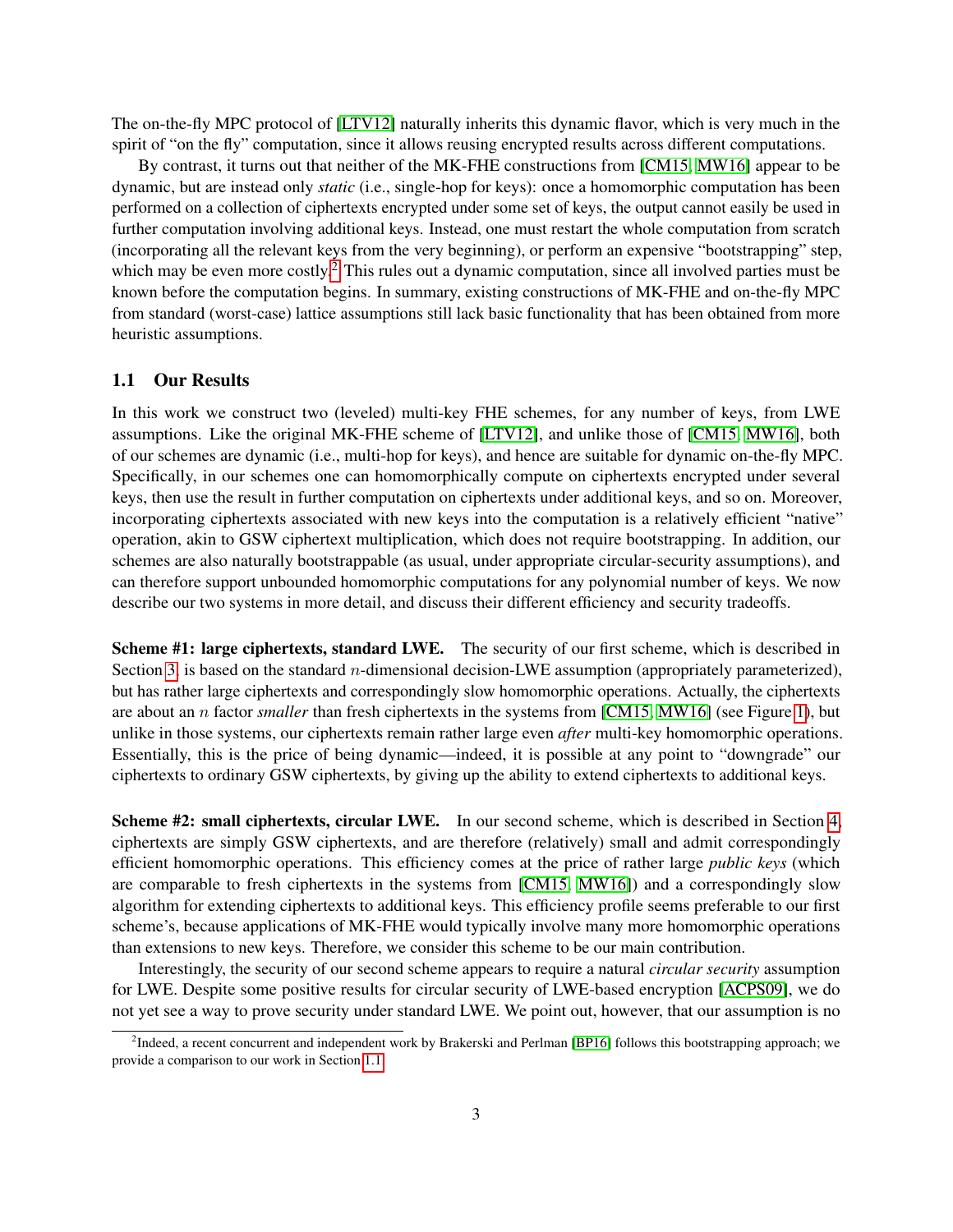stronger than the circular-security assumptions that are used to "bootstrap" FHE, because any circular-secure FHE is itself fully key-dependent message secure [\[Gen09\]](#page-18-0). So in a context where our system is bootstrapped to obtain unbounded FHE, we actually incur no additional assumption.

|               | Public key                                           | Ciphertext                                           | Key Hops | Must Bootstrap? |
|---------------|------------------------------------------------------|------------------------------------------------------|----------|-----------------|
| [CM15, MW16]  | $\tilde{O}(nd^2)$                                    | $\tilde{O}(n^4d^4) \rightarrow \tilde{O}(n^2k^2d^2)$ | Single   | No              |
| [BP16]        | $\tilde{O}(n^3)$                                     | $\tilde{O}(nk)$                                      | Multiple | Yes             |
| Our Scheme #1 | $\tilde{O}(n(K+d)^2)$                                | $\tilde{O}(n^3k(K+d)^4)$                             | Multiple | N <sub>0</sub>  |
|               | Our Scheme #2 $\left  \tilde{O}(n^4(K+d)^4) \right $ | $\tilde{O}(n^2k^2(K+d)^2)$                           | Multiple | N <sub>0</sub>  |

<span id="page-3-0"></span>Figure 1: Properties of LWE-based MK-FHE schemes, where all sizes are in bits. Here k denotes the actual number of secret keys associated with the ciphertext, with a designed upper bound of  $K$ ; d denotes the boolean circuit depth the scheme is designed to homomorphically evaluate (without bootstrapping); and  $n$  is the dimension of the underlying LWE problem used for security. (The  $\ddot{O}$  notation hides logarithmic factors in these parameters.) The arrow  $\rightarrow$  for [\[CM15,](#page-18-5) [MW16\]](#page-18-7) denotes the change in size following the single "hop" from fresh ciphertexts (under single keys) to multi-key ciphertexts.

Comparison with [\[BP16\]](#page-18-10). A concurrent and independent work by Brakerski and Perlman [\[BP16\]](#page-18-10), which also constructs (unbounded) dynamic multi-key FHE from LWE, was posted to ePrint shortly after our original preprint appeared there. (Both works were submitted to CRYPTO'16, but only [\[BP16\]](#page-18-10) was accepted.) The construction of Brakerski and Perlman follows the "bootstrapping" approach mentioned above, and is focused on minimizing the ciphertext size. Specifically, their multi-key ciphertexts grow only *linearly* in the number of secret keys associated with the ciphertext. In addition, they describe an "on-the-fly" bootstrapping algorithm that requires only a linear amount of "local" memory (even though the encrypted secret keys are much larger). However, all this comes at the cost of needing to perform an expensive bootstrapping operation whenever incorporating a ciphertext encrypted under a new key, and also for *every* homomorphic multiplication/NAND operation. (Essentially, this is because the linear-sized ciphertexts are ordinary LWE vectors, not GSW matrices.)

By contrast, our work gives (leveled) dynamic multi-key FHE schemes for which both homomorphic multiplication and incorporation of new keys are much more efficient "native" operations, requiring only a few standard GSW-style matrix operations. This comes at the cost of relatively larger ciphertexts, which naïvely grow at least quartically in the maximum number of keys (see Figure [1\)](#page-3-0). However, we point out that using ordinary bootstrapping, our constructions can also be made to support an unbounded number of keys, and with ciphertext sizes that grow only quadratically in the number of associated keys.

### 1.2 Technical Overview

For context, we start with a brief overview of the prior (single-hop for keys) MK-FHE constructions of [\[CM15,](#page-18-5) [MW16\]](#page-18-7), and the challenge in making them dynamic. In these systems, a fresh ciphertext that decrypts under secret key  $t \in \mathbb{Z}^n$  is a GSW ciphertext  $\mathbf{C} \in \mathbb{Z}_q^{n \times m}$  encrypted to the corresponding public key P, along with an encryption D of the *encryption randomness* used to produce C from P. (Specifically, each entry of the randomness matrix is encrypted as a separate GSW ciphertext.)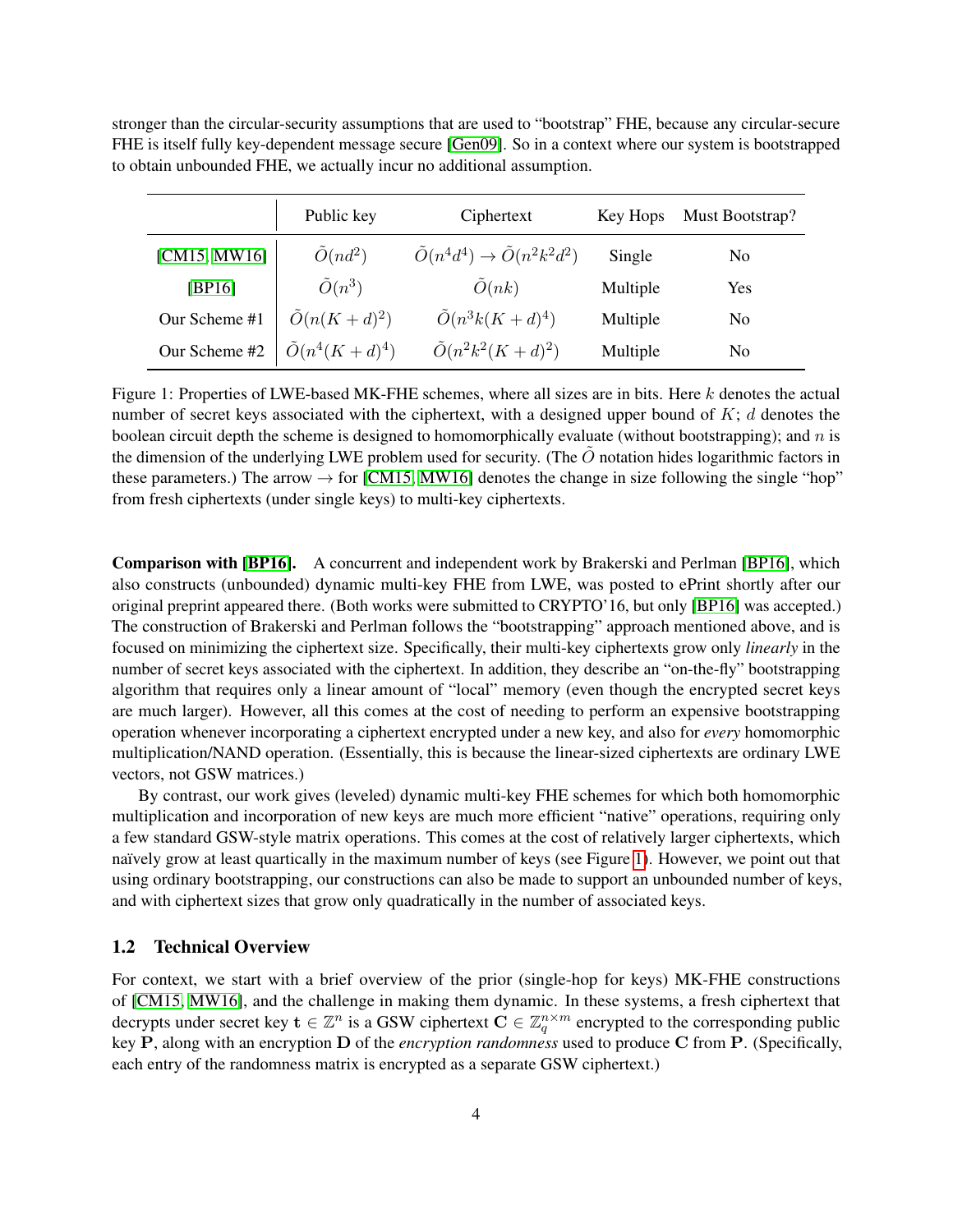To perform a homomorphic computation on fresh ciphertexts  $({\bf C}_i,{\bf D}_i)$  that are respectively encrypted under secret keys  $t_i$  for (say)  $i = 1, 2$ , we first *extend* each ciphertext to an ordinary GSW ciphertext

<span id="page-4-0"></span>
$$
\hat{\mathbf{C}}_i = \begin{bmatrix} \mathbf{C}_i & \mathbf{X}_i \\ & \mathbf{C}_i \end{bmatrix} \in \mathbb{Z}_q^{2n \times 2m}
$$
\n(1.1)

that decrypts to the same message under the *concatenated* key  $(t_1, t_2)$ , and then perform normal GSW homomorphic operations on these extended ciphertexts. Essentially, extending  $C_1$  is done by considering the extra "junk" term  $(t_2 - t_1) \cdot C_1$  that arises from decrypting  $C_1$  under the wrong secret key  $t_2$ , and cancelling it out via a ciphertext  $X_1$  that "decrypts" under  $t_1$  to (the negation of) the same junk term. To produce  $X_1$ we use linearly homomorphic operations on  $D_1$  (the encryption of  $C_1$ 's randomness relative to  $P_1$ ), along with some additional information about  $t_1$  relative to a shared public parameter.

We point out that in the above scheme, it is not clear how to obtain an encryption of  $\hat{C}_i$ 's underlying encryption randomness—indeed, it is not even clear what composite *public key*  $\hat{P}$  the ciphertext  $\hat{C}_i$  would be relative to, nor whether valid encryption randomness for  $\hat{\mathbf{C}}_i$  exists at all! (Indeed, for certain natural ways of combining the public keys  $P_i$ , valid encryption randomness is not likely to exist.) This is what prevents the extended ciphertexts from satisfying the same invariant that fresh ciphertexts satisfy, which makes the scheme only single-hop for keys. Moreover, even if we could produce an encryption of the ciphertext randomness (assuming it exists), it is not clear whether we could later re-extend an arbitrary ciphertext  $C \in \mathbb{Z}_q^{2n \times 2m}$ that decrypts under  $(t_1, t_2)$  to an additional key  $t_3$ : the block upper-triangular structure from Equation [\(1.1\)](#page-4-0) would produce a  $4n$ -by- $4m$  matrix, which is too large.

#### 1.2.1 Our Approach

To overcome the above difficulties, our ciphertexts and/or public keys consist of different information, whose invariants can be maintained after extension to additional keys. In particular, we forego maintaining *encryption randomness* relative to a *varying* public key, and instead only maintain *commitment randomness* relative to a *fixed* public parameter, along with an encryption of that randomness.<sup>[3](#page-4-1)</sup> Concretely, this works in two different ways in our two schemes, as we now explain.

**Scheme #1.** In our first system (given in Section [3\)](#page-8-0), a ciphertext under a secret key  $\mathbf{t} \in \mathbb{Z}^{kn}$ —which would typically be the concatenation of  $k \geq 1$  individual secret keys—consists of three components:

- 1. a (symmetric-key) *GSW ciphertext*  $\mathbf{C} \in \mathbb{Z}_q^{kn \times km}$  that decrypts under **t**,
- 2. a GSW-style *homomorphic commitment* (à la [[GVW15\]](#page-18-11))  $\mathbf{F} \in \mathbb{Z}_q^{n \times m}$  to the same message, relative to a public parameter, and
- 3. a special encryption D under t of the *commitment randomness* underlying F.

To extend such a ciphertext to a new secret key  $\mathbf{t}^* \in \mathbb{Z}^n$ , we simply extend the GSW ciphertext C to some

$$
\mathbf{C}' = \begin{bmatrix} \mathbf{C} & \mathbf{X} \\ & \mathbf{F} \end{bmatrix} \in \mathbb{Z}_q^{(k+1)n \times (k+1)m},
$$

where  $X$  is produced from  $D$  (in much the same way as above) to cancel out the "junk" term that comes from "decrypting" F with t\*. The commitment F and its encrypted randomness D remain unchanged, except that we need to pad  $D$  with zeros to make it valid under  $(t, t^*)$ .

<span id="page-4-1"></span> $3$ We note that the previous constructions from [\[CM15,](#page-18-5) [MW16\]](#page-18-7) also require a public parameter, so we are not changing the model.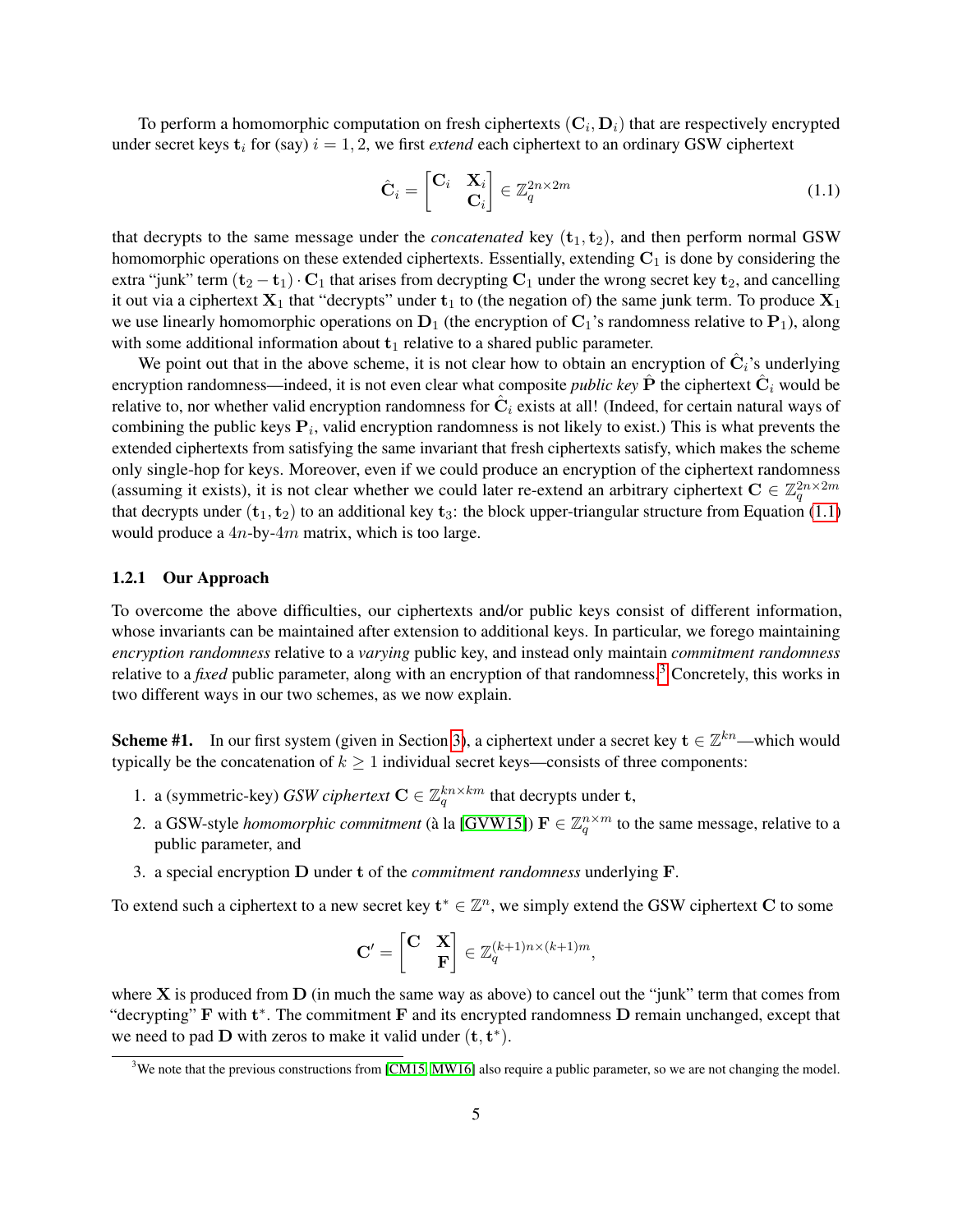Finally, it is not too hard to design homomorphic addition and multiplication operations for ciphertexts having the above form: as shown in [\[GVW15\]](#page-18-11), GSW commitments admit exactly the same homomorphic operations as GSW encryption, so we can maintain a proper commitment. The homomorphic operations also have a natural, predictable effect on the underlying commitment randomness, so we can use the encrypted randomness  $\mathbf{D}_i$  along with the GSW ciphertexts  $\mathbf{C}_i$  to maintain correct encrypted commitment randomness.

Scheme #2. Our second system (given in Section [4\)](#page-13-0) works differently from all the previous ones. In it, ciphertexts are simply GSW ciphertexts, with no extra components, so they support the standard homomorphic operations. To support extending ciphertexts to additional keys, each *public key* contains a *commitment* to its secret key t, along with an appropriate encryption under t of the commitment randomness. (This cyclical relation between secret key and commitment randomness is what leads to our circular-security assumption.) We show how to combine two public keys to get a ciphertext, under the *concatenation* of their secret keys  $t_1$ ,  $t_2$ , that encrypts the *tensor product*  $t_1 \otimes t_2$  of those keys. By applying homomorphic operations, it is then fairly straightforward to extend a ciphertext that decrypts under one of the keys to a ciphertext that decrypts under their concatenation.

## 2 Preliminaries

In this work, vectors are denoted by lower-case bold letters (e.g., a), and are *row* vectors unless otherwise indicated. Matrices are denoted by upper-case bold letters (e.g., A). We define  $[k] := \{1, \ldots, k\}$  for any non-negative integer k.

Approximations. As in many works in lattice cryptography, we work with "noisy equations" and must quantify the quality of the approximation. For this purpose we use the notation  $\approx$  to indicate that the two sides are approximately equal up to some *additive* error, and we always include a bound on the magnitude of this error. For example,

$$
x \approx y \qquad \qquad (error E)
$$

means that  $x = y + e$  for some  $e \in [-E, E]$ . In the case of vectors or matrices, the error bound applies to every entry of the error term, i.e., it is an  $\ell_{\infty}$  bound.

For simplicity of analysis, in this work we use the following rather crude "expansion" bounds to quantify error growth. (Sharper bounds can be obtained using more sophisticated tools like subgaussian random variables.) Because  $\|\mathbf{x} \cdot \mathbf{y}^t\|_{\infty} \leq \|\mathbf{x}\|_{\infty} \cdot \|\mathbf{y}\|_{1}$  and  $\|\mathbf{y}\|_{1} \leq \dim(\mathbf{y}) \cdot \|\mathbf{y}\|_{\infty}$ , we have implications like

$$
\mathbf{X} \approx \mathbf{Y}
$$
 (error *E*)  
\n
$$
\implies \mathbf{X} \cdot \mathbf{R} \approx \mathbf{Y} \cdot \mathbf{R}.
$$
 (error height( $\mathbf{R}$ )  $\cdot$   $||\mathbf{R}||_{\infty} \cdot E$ )

for any  $X, Y, R$ .

**Tensor products.** The *tensor* (or *Kronecker*) product  $A \otimes B$  of an  $m_1$ -by- $n_1$  matrix A with an  $m_2$ -by- $n_2$ matrix B, both over a common ring R, is the  $m_1m_2$ -by- $n_1n_2$  matrix consisting of  $m_2$ -by- $n_2$  blocks, whose  $(i, j)$ th block is  $a_{i,j} \cdot \mathbf{B}$ , where  $a_{i,j}$  denotes the  $(i, j)$ th entry of **A**.

It is clear that

$$
r(\mathbf{A}\otimes \mathbf{B})=(r\mathbf{A})\otimes \mathbf{B}=\mathbf{A}\otimes (r\mathbf{B})
$$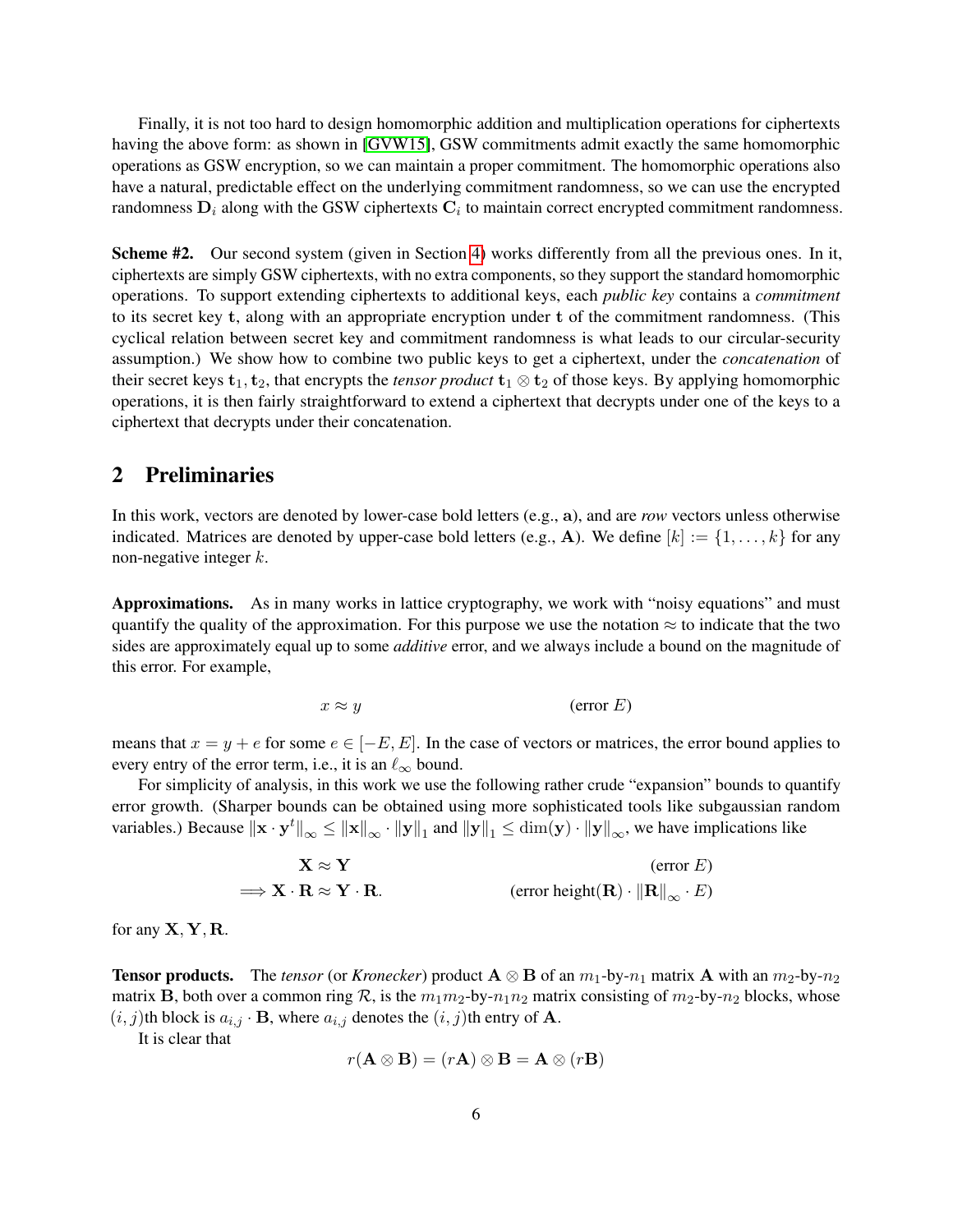for any scalar  $r \in \mathcal{R}$ . We extensively use the *mixed-product property* of tensor products, which says that

$$
(\mathbf{A} \otimes \mathbf{B}) \cdot (\mathbf{C} \otimes \mathbf{D}) = (\mathbf{AC}) \otimes (\mathbf{BD})
$$

for any matrices  $A, B, C, D$  of compatible dimensions. In particular,

$$
(\mathbf{A}\otimes \mathbf{B})=(\mathbf{A}\otimes \mathbf{I}_{height(\mathbf{B})})\cdot (\mathbf{I}_{width(\mathbf{A})}\otimes \mathbf{B})=(\mathbf{I}_{height}(\mathbf{A})\otimes \mathbf{B})\cdot (\mathbf{A}\otimes \mathbf{I}_{width}(\mathbf{B})).
$$

### 2.1 Cryptographic Definitions

Definition 2.1. A leveled multi-hop, multi-key FHE scheme is a tuple of efficient randomized algorithms (Setup, Gen, Enc, Dec, EvalNAND) having the following properties:

- Setup( $1^{\lambda}, 1^k, 1^d$ ), given the security parameter  $\lambda$ , a bound k on the number of keys, and a bound d on the circuit depth, outputs a public parameter  $pp$ . (All the following algorithms implicitly take  $pp$  as an input.)
- Gen() outputs a public key  $pk$  and secret key  $sk$ .
- Enc( $pk, \mu$ ), given a public key  $pk$  and a message  $\mu \in \{0, 1\}$ , outputs a ciphertext c. For convenience, we assume that  $c$  implicitly contains a reference to  $pk$ .
- Dec( $(sk_1, sk_2, \ldots, sk_t$ ), c), given a tuple of secret keys  $sk_1, \ldots, sk_t$  and a ciphertext c, outputs a bit.
- EvalNAND( $c_1, c_2$ ), given two ciphertexts  $c_1, c_2$ , outputs a ciphertext  $\hat{c}$ . For convenience, we assume that  $\hat{c}$  implicitly contains a reference to each public key associated with either  $c_1$  or  $c_2$  (or both).

These algorithms should satisfy *correctness* and *compactness* functionality properties, as defined below.

We now describe how to homomorphically evaluate a given boolean circuit composed of NAND gates and having one output wire, which is without loss of generality. The algorithm  $Eval(C, (c_1, \ldots, c_N))$ , given a circuit C having N input wires, first associates  $c_i$  with the *i*th input wire for each  $i = 1, \ldots, N$ . Then for each gate (in some topological order) having input wires  $i, j$  and output wire  $k$ , it computes  $c_k \leftarrow$  EvalNAND $(c_i, c_j)$ . Finally, it outputs the ciphertext associated with the output wire.

We stress that the above homomorphic evaluation process is qualitatively different from the ones defined in [\[LTV12,](#page-18-1) [MW16\]](#page-18-7), because when homomorphically evaluating each gate we can only use the key(s) associated with the input ciphertexts *for that gate alone*; this is what makes the computation multi-hop. By contrast, homomorphic evaluation in [\[LTV12,](#page-18-1) [MW16\]](#page-18-7) is given all the input ciphertexts and public keys from the start, so it can (and does, in the case of [\[MW16\]](#page-18-7)) use this knowledge before evaluating any gates.

<span id="page-6-0"></span>Definition 2.2 (Correctness). A leveled multi-hop, multi-key FHE scheme is *correct* if for all positive integers  $\lambda$ , k, d, for every circuit C of depth at most d having N input wires, for every function  $\pi: [N] \to [k]$ (which associates each input wire with a key pair), and for every  $x \in \{0,1\}^N$ , the following experiment succeeds with  $1 - \text{negl}(\lambda)$  probability: generate a public parameter  $pp \leftarrow$  Setup $(1^{\lambda}, 1^k, 1^d)$ , generate key pairs  $(pk_j, sk_j) \leftarrow$  Gen() for each  $j \in [k]$ , generate ciphertexts  $c_i \leftarrow \mathsf{Enc}(pk_{\pi(i)}, x_i)$  for each  $i \in [N]$ , let  $\hat{c} \leftarrow \text{Eval}(C, (c_1, \ldots, c_N))$ , and finally test whether

$$
\mathsf{Dec}((sk_j), \hat{c}) = C(x_1, \ldots, x_N),
$$

where Dec is given those secret keys  $sk_j$  corresponding to the public keys referenced by  $\hat{c}$ .

Definition 2.3 (Compactness). A leveled multi-hop, multi-key FHE scheme is *compact* if there exists a polynomial  $p(\cdot, \cdot)$  such that in the experiment from Definition [2.2,](#page-6-0)  $|\hat{c}| \leq p(\lambda, k, d)$ . In other words, the length of  $\hat{c}$  is independent of C and N, but can depend polynomially on  $\lambda$ , k, and d.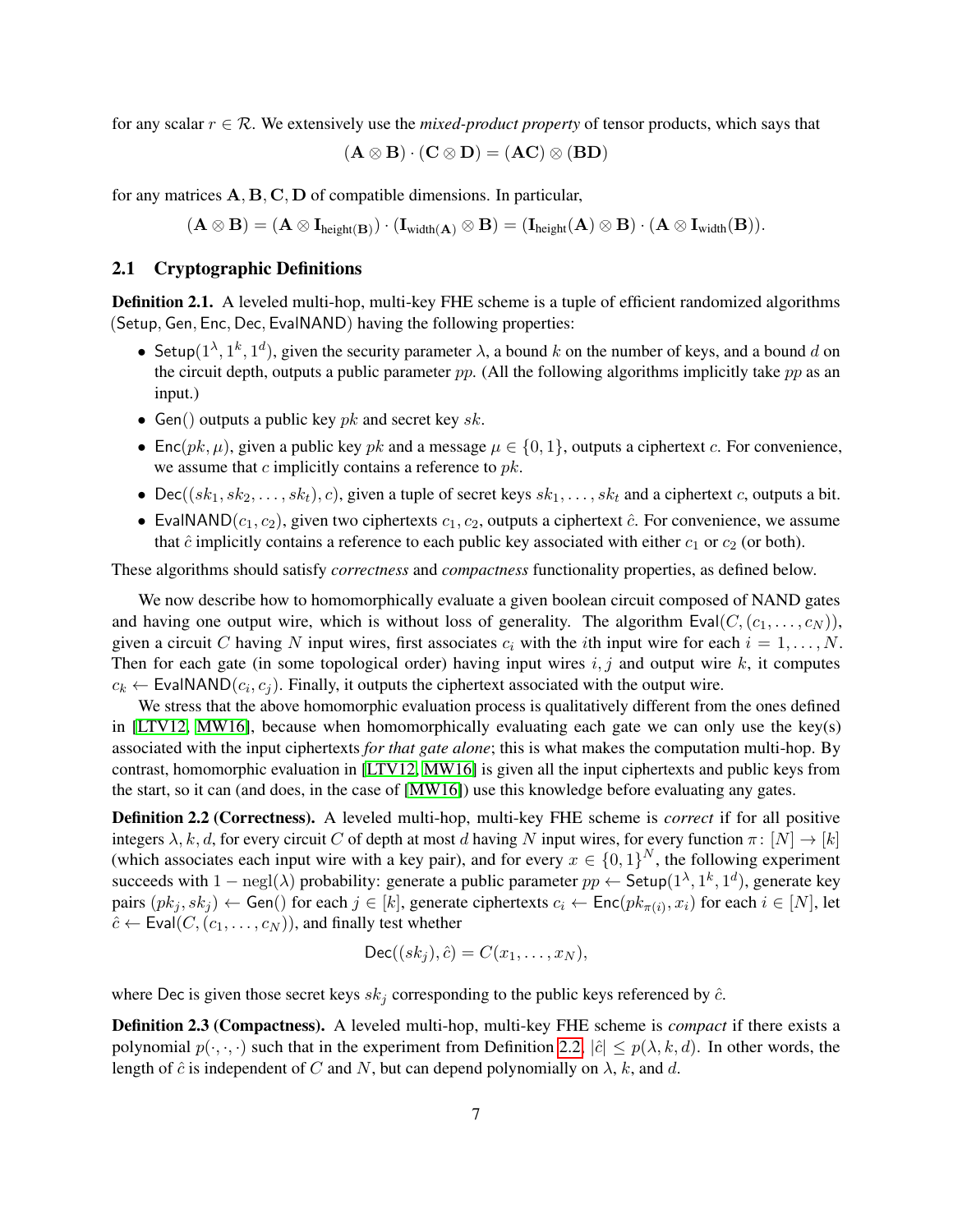## <span id="page-7-2"></span>2.2 Learning With Errors

For a positive integer dimension n and modulus q, and an error distribution  $\chi$  over  $\mathbb{Z}$ , the LWE distribution and decision problem are defined as follows. For an  $s \in \mathbb{Z}^n$ , the LWE distribution  $A_{s,\chi}$  is sampled by choosing a uniformly random  $\mathbf{a} \leftarrow \mathbb{Z}_q^n$  and an error term  $e \leftarrow \chi$ , and outputting  $(\mathbf{a}, b = \langle \mathbf{s}, \mathbf{a} \rangle + e) \in \mathbb{Z}_q^{n+1}$ .

**Definition 2.4.** The decision-LWE<sub>n,q, $\chi$ </sub> problem is to distinguish, with non-negligible advantage, between any desired (but polynomially bounded) number of independent samples drawn from  $A_{s,\chi}$  for a single  $\mathbf{s} \leftarrow \chi^n$ , and the same number of *uniformly random* and independent samples over  $\mathbb{Z}_q^{n+1}$ .<sup>[4](#page-7-0)</sup>

A standard instantiation of LWE is to let  $\chi$  be a *discrete Gaussian* distribution (over  $\mathbb{Z}$ ) with parameter A standard instantiation of EWE is to let  $\chi$  be a discrete Gaussian distribution (over  $\mathbb{Z}$ ) with parameter  $r = 2\sqrt{n}$ . A sample drawn from this distribution has magnitude bounded by, say,  $r\sqrt{n} = \Theta(n)$  except with probability at most  $2^{-n}$ . For this parameterization, it is known that LWE is at least as hard as *quantumly* approximating certain "short vector" problems on *n*-dimensional lattices, in the worst case, to within  $\tilde{O}(q\sqrt{n})$ factors [\[Reg05\]](#page-18-3). Classical reductions are also known for different parameterizations [\[Pei09,](#page-18-12) [BLP](#page-18-13)+13].

In this work it will be convenient to use a form of LWE that is somewhat syntactically different from, but computationally equivalent to, the one defined above. Letting  $s = (-\bar{s}, 1) \in \mathbb{Z}^n$  where  $\bar{s} \leftarrow \chi^{n-1}$ , notice that an LWE sample  $\mathbf{b} = (\mathbf{a}, b = \langle \mathbf{s}, \mathbf{a} \rangle + e) \in \mathbb{Z}_q^n$  drawn from  $A_{\overline{\mathbf{s}}, \chi}$  is simply a uniformly random vector satisfying

<span id="page-7-1"></span>
$$
\langle \mathbf{s}, \mathbf{b} \rangle = \mathbf{s} \cdot \mathbf{b}^t = e \approx 0. \tag{2.1}
$$

Therefore, decision-LWE<sub>n−1,q, $\chi$ </sub> is equivalent to the problem of distinguishing samples having the above form (and in particular, satisfying Equation [\(2.1\)](#page-7-1)) from uniformly random ones.

More generally, for  $\mathbf{s} \in \mathbb{Z}^n$  as above and some  $t = \text{poly}(n)$ , we will need to generate uniformly random vectors  $\mathbf{b} \in \mathbb{Z}_q^{tn}$  that satisfy

$$
(\mathbf{I}_t\otimes \mathbf{s})\cdot \mathbf{b}=\mathbf{e}\approx \mathbf{0},
$$

for some  $e \leftarrow \chi^t$ . This is easily done by concatenating t independent samples from  $A_{\bar{s},\chi}$ ; clearly, the result is indistinguishable from uniform assuming the hardness of decision-LWE<sub>n,q, $\chi$ </sub>.

### 2.3 Gadgets and Decomposition

Here we recall the notion of a "gadget" [\[MP12\]](#page-18-14), which is used for decomposing  $\mathbb{Z}_q$ -elements—or more generally, vectors or matrices over  $\mathbb{Z}_q$ —into short vectors or matrices over  $\mathbb{Z}$ . We also define some new notation that will be convenient for our application.

For simplicity, throughout this work we use the standard "powers of two" gadget vector

$$
\mathbf{g} = (1, 2, 4, 8, \dots, 2^{\ell-1}) \in \mathbb{Z}_q^{\ell}, \quad \text{where } \ell = \lceil \lg q \rceil.
$$

The "bit decomposition" function  $\mathbf{g}^{-1}$ :  $\mathbb{Z}_q \to \{0,1\}^{\ell}$  outputs a binary *column* vector (over  $\mathbb{Z}$ ) consisting of the binary representation of (the canonical representative in  $\{0, 1, \ldots, q-1\}$  of) its argument. As such, it satisfies the identity  $g \cdot g^{-1}[a] = a$ . (This identity explains the choice of notation  $g^{-1}$ ; we stress that  $g^{-1}$  is a *function*, not a vector itself.) Symmetrically, we define the notation

$$
[a]\mathbf{g}^{-t} := \mathbf{g}^{-1}[a]^t,
$$

<span id="page-7-0"></span><sup>&</sup>lt;sup>4</sup>Notice that in the above definition, the coordinates of s are drawn from the error distribution  $\chi$ ; as shown in [\[ACPS09\]](#page-17-2), this form of the problem is equivalent to the one where  $s \leftarrow \mathbb{Z}_q^n$  is drawn uniformly at random.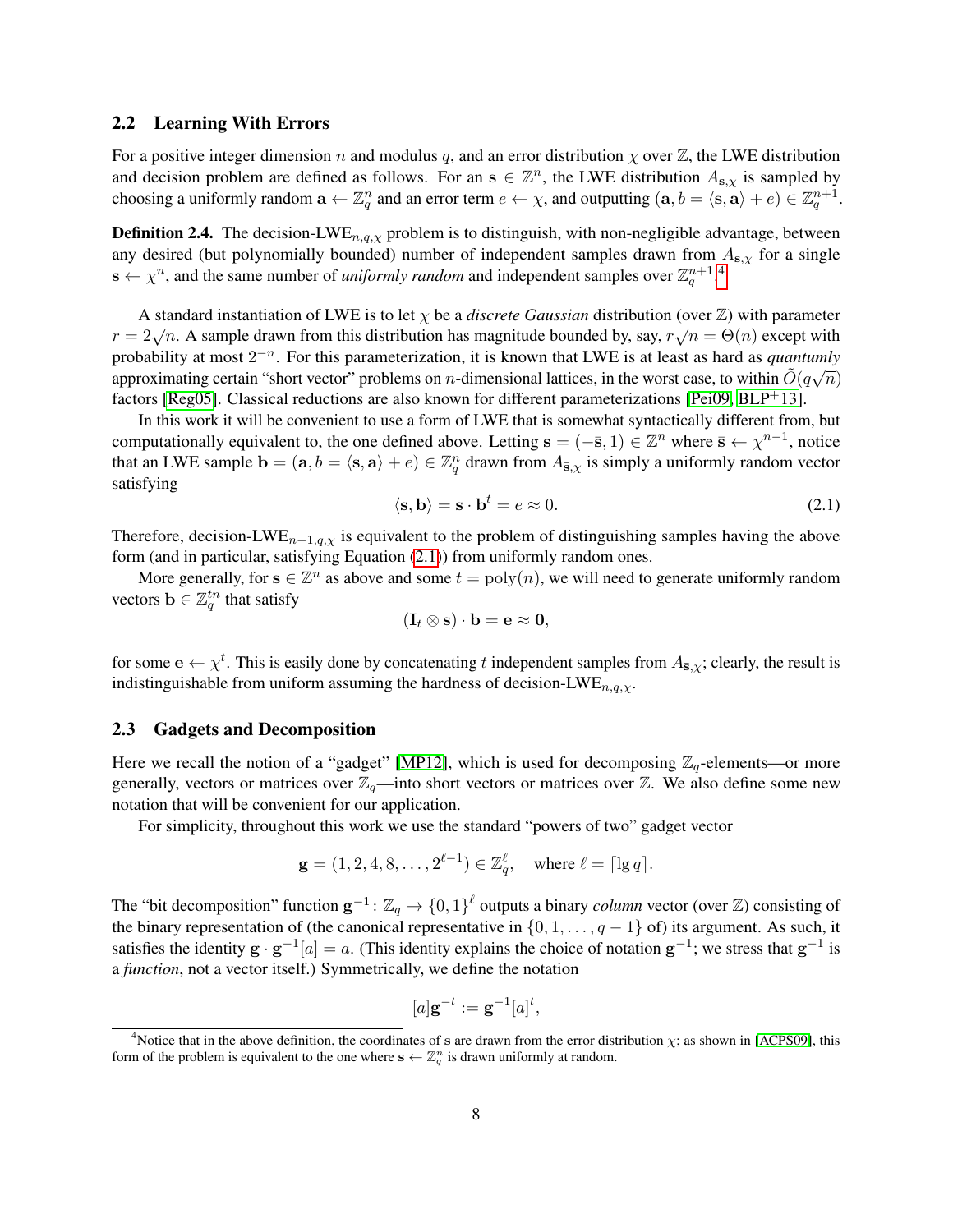which outputs a binary *row* vector and satisfies the identity  $[a]g^{-t} \cdot g^t = a$ . (This identity explains why we place the bracketed argument to the *left* of  $g^{-t}$ .)

More generally, we define the operation denoted by  $(I_n \otimes g^{-1})[\cdot]$ , which applies  $g^{-1}$  entrywise to a height-n vector/matrix, and thereby produces a height-n $\ell$  binary output that satisfies the convenient identity

$$
(\mathbf{I}_n \otimes \mathbf{g}) \cdot (\mathbf{I}_n \otimes \mathbf{g}^{-1})[\mathbf{A}] = \mathbf{A}.
$$

Similarly, we define  $[\cdot](\mathbf{I}_n \otimes \mathbf{g}^{-t})$  to apply  $\mathbf{g}^{-t}$  entrywise to a width-n vector/matrix, thereby producing a width- $n\ell$  output that satisfies

$$
[\mathbf{A}](\mathbf{I}_n \otimes \mathbf{g}^{-t}) \cdot (\mathbf{I}_n \otimes \mathbf{g}^t) = \mathbf{A}.
$$

For the reader who is familiar with previous works that use gadget techniques, the matrix  $I_n \otimes g$  is exactly the *n*-row gadget matrix G, and  $(I_n \otimes g^{-1})[\cdot]$  is exactly the bit-decomposition operation G<sup>-1</sup> on height-*n* vectors/matrices. In this work we adopt the present notation because we use several different dimensions  $n$ , and because it interacts cleanly with tensor products of vectors and matrices, which we use extensively in what follows.

# <span id="page-8-0"></span>3 Large-Ciphertext Construction

In this section we describe our first construction of a multi-hop, multi-key FHE, which has small keys but rather large ciphertexts (although fresh ciphertexts are still smaller than in prior constructions). For simplicity, we describe the scheme in the symmetric-key setting, but then note how to obtain a public-key scheme using a standard transformation.

The system is parameterized by a dimension n, modulus q, and error distribution  $\chi$  for the underlying LWE problem; we also let  $m = \lfloor 2n \log q \rfloor$ . For concreteness, we let  $\chi$  be the standard discrete Gaussian EWE problem, we also let  $m = |2n \log q|$ . For concreteness, we let  $\chi$  be the standard discrete Gaussian error distribution with parameter  $2\sqrt{n}$ ; to recall, the samples it produces have magnitudes bounded by some  $E = \Theta(n)$  except with exponentially small  $2^{-\Omega(n)}$  probability. The modulus q is instantiated in Section [3.3](#page-13-1) below, based on a desired depth of homomorphic computation and number of distinct keys. The scheme is defined as follows.

- Setup: output a uniformly random  $\mathbf{A} \in \mathbb{Z}_q^{n \times m}$ .
- Gen(A): choose  $\bar{\mathbf{t}} \leftarrow \chi^{n-1}$  and define  $\mathbf{t} := (-\bar{\mathbf{t}}, 1) \in \mathbb{Z}^n$ . Choose  $\mathbf{e} \leftarrow \chi^m$  and define

$$
\mathbf{b} := \mathbf{t}\mathbf{A} + \mathbf{e}
$$
  
\n
$$
\approx \mathbf{t}\mathbf{A} \in \mathbb{Z}_q^m.
$$
 (error *E*) (3.1)

Output t as the secret key and b as the associated public extension key.

- Enc $(t, \mu \in \{0, 1\})$ : do the following, outputting  $(C, F, D)$  as the ciphertext.
	- 1. As described in Section [2.2,](#page-7-2) choose an LWE matrix  $\bar{C} \in \mathbb{Z}_q^{n \times n\ell}$  that satisfies  $\bar{t} \bar{C} \approx 0$ , and define

<span id="page-8-2"></span><span id="page-8-1"></span>
$$
\mathbf{C} := \bar{\mathbf{C}} + \mu(\mathbf{I}_n \otimes \mathbf{g}) \in \mathbb{Z}_q^{n \times n\ell}.
$$

Notice that C is simply a *GSW ciphertext* encrypting  $\mu$  under secret key t:

$$
\mathbf{t}\mathbf{C} = \mathbf{t}\bar{\mathbf{C}} + \mu(\mathbf{t} \otimes 1) \cdot (\mathbf{I}_n \otimes \mathbf{g}) \approx \mu(\mathbf{t} \otimes \mathbf{g}).
$$
 (error  $E_{\mathbf{C}}$ ) (3.2)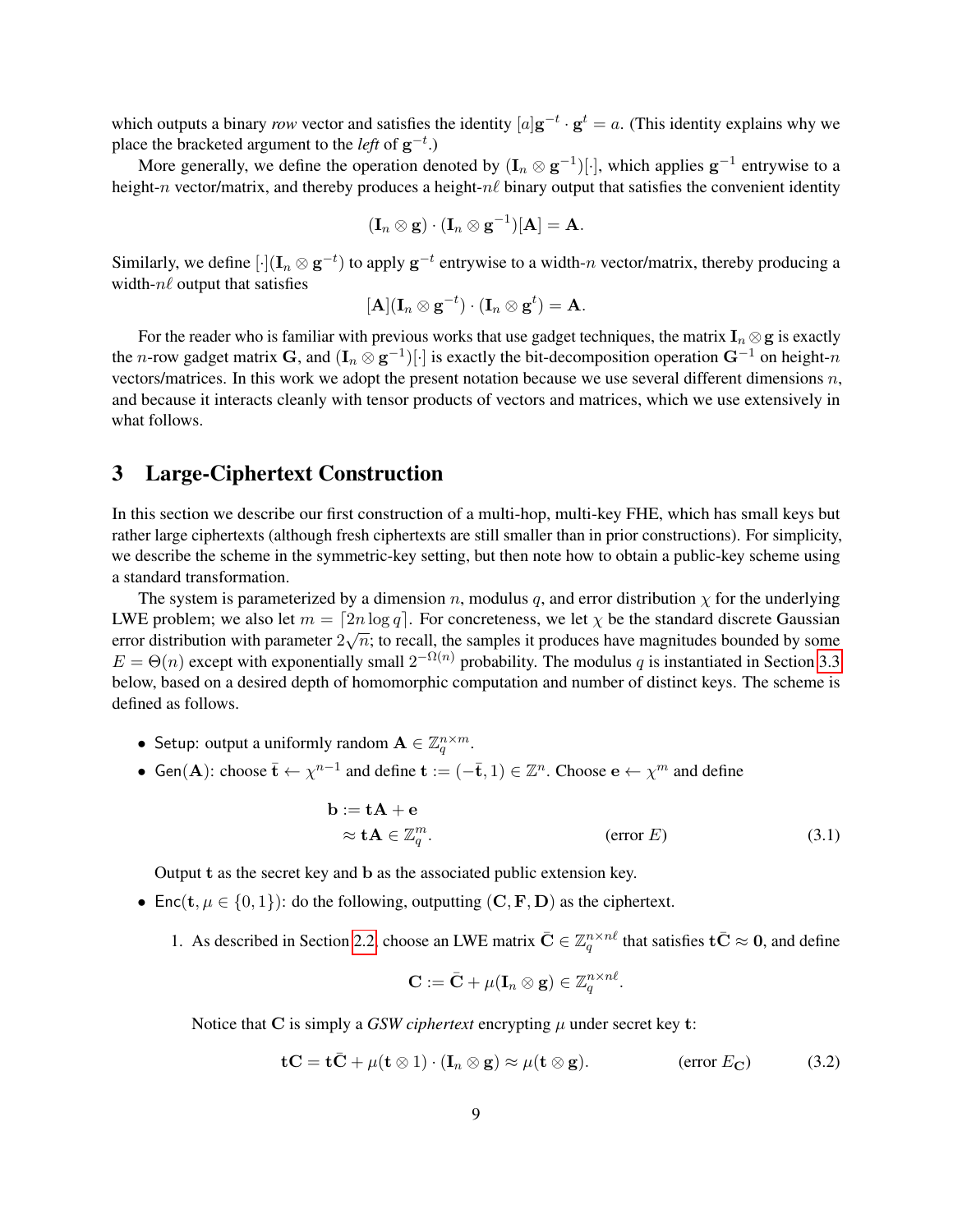2. In addition, choose a uniformly random  $\mathbf{R} \in \{0,1\}^{m \times n\ell}$  and define

$$
\mathbf{F} := \mathbf{AR} + \mu(\mathbf{I}_n \otimes \mathbf{g}) \in \mathbb{Z}_q^{n \times n\ell}.
$$
 (3.3)

We view  $\bf{F}$  as a *commitment* to the message  $\mu$  under randomness  $\bf{R}$ .

3. Finally, choose (as described in Section [2.2\)](#page-7-2) an LWE matrix  $\bar{\mathbf{D}} \in \mathbb{Z}_q^{nm\ell \times n\ell}$  that satisfies

<span id="page-9-1"></span><span id="page-9-0"></span>
$$
(\mathbf{I}_{m\ell} \otimes \mathbf{t}) \cdot \bar{\mathbf{D}} \approx \mathbf{0},
$$

and define  $D := \bar{D} + (R \otimes g^t \otimes e_n^t)$ , where  $e_n \in \mathbb{Z}^n$  is the *n*th standard basis vector (so  $\mathbf{t} \cdot \mathbf{e}^t = 1$ ). We therefore have

$$
(\mathbf{I}_{m\ell} \otimes \mathbf{t}) \cdot \mathbf{D} \approx \mathbf{R} \otimes \mathbf{g}^t. \tag{3.4}
$$

We view D as a kind of *encryption* of the commitment randomness R.

• Dec(t,  $(C, F, D)$ ): this is standard GSW decryption of C under t, which works due to Equation [\(3.2\)](#page-8-1).

*Remark 3.1.* The above scheme is defined in the symmetric-key setting, i.e., Enc uses the secret key t to generate LWE samples. We can obtain a public-key scheme using a standard technique, namely, have the encryption algorithm rerandomize some public LWE samples to generate as many additional samples as needed. More formally, we define  $\mathbf{B} := \mathbf{A} - \mathbf{e}_n^t \otimes \mathbf{b}$ . Then because  $\mathbf{t} \cdot \mathbf{e}_n^t = 1$ , we have

$$
\mathbf{t} \mathbf{B} \approx \mathbf{0}.\tag{error } E
$$

The public-key encryption algorithm then constructs  $\bar{C}$ ,  $\bar{D}$  by generating fresh samples as  $B \cdot x$  for fresh uniformly random  $\mathbf{x} \in \{0,1\}^m$ . It is easy to verify that  $\mathbf{t}(\mathbf{B}\mathbf{x}) \approx 0$  with error  $m \cdot E$ . Security follows from a standard argument, using the LWE assumption to make b (and thereby B) uniformly random, and then the leftover hash lemma to argue that the distribution of the fresh samples is negligibly far from uniform.

**Theorem 3.2.** *The above scheme is IND-CPA secure assuming the hardness of the decision-LWE*<sub>n−1,*a*, $\chi$ </sub> *problem.*

*Proof.* We prove that the view of an attacker in the real game is indistinguishable from its view in a game in which the public extension key and every ciphertext are uniformly random and independent of the message; this clearly suffices for IND-CPA security. We proceed by a considering the following sequence of hybrid experiments:

Game 0: This is the real IND-CPA game.

- Game 1: In this game the public extension key and the C, D components of every ciphertext are uniformly random and independent (but  $\bf{F}$  is constructed in the same way). More precisely:
	- 1. Choose uniformly random public parameter A and extension key b, and give them to the adversary.
	- 2. For each encryption query, choose uniformly random and independent  $\mathbf{C} \in \mathbb{Z}_q^{n \times n\ell}$  and  $\mathbf{D} \in$  $\mathbb{Z}_q^{nm\ell \times n\ell}$ , construct F exactly as in Enc, and give ciphertext  $(C, F, D)$  to the adversary.
- Game 2: This is the ideal game; the only change from the previous game is that each F is chosen uniformly at random.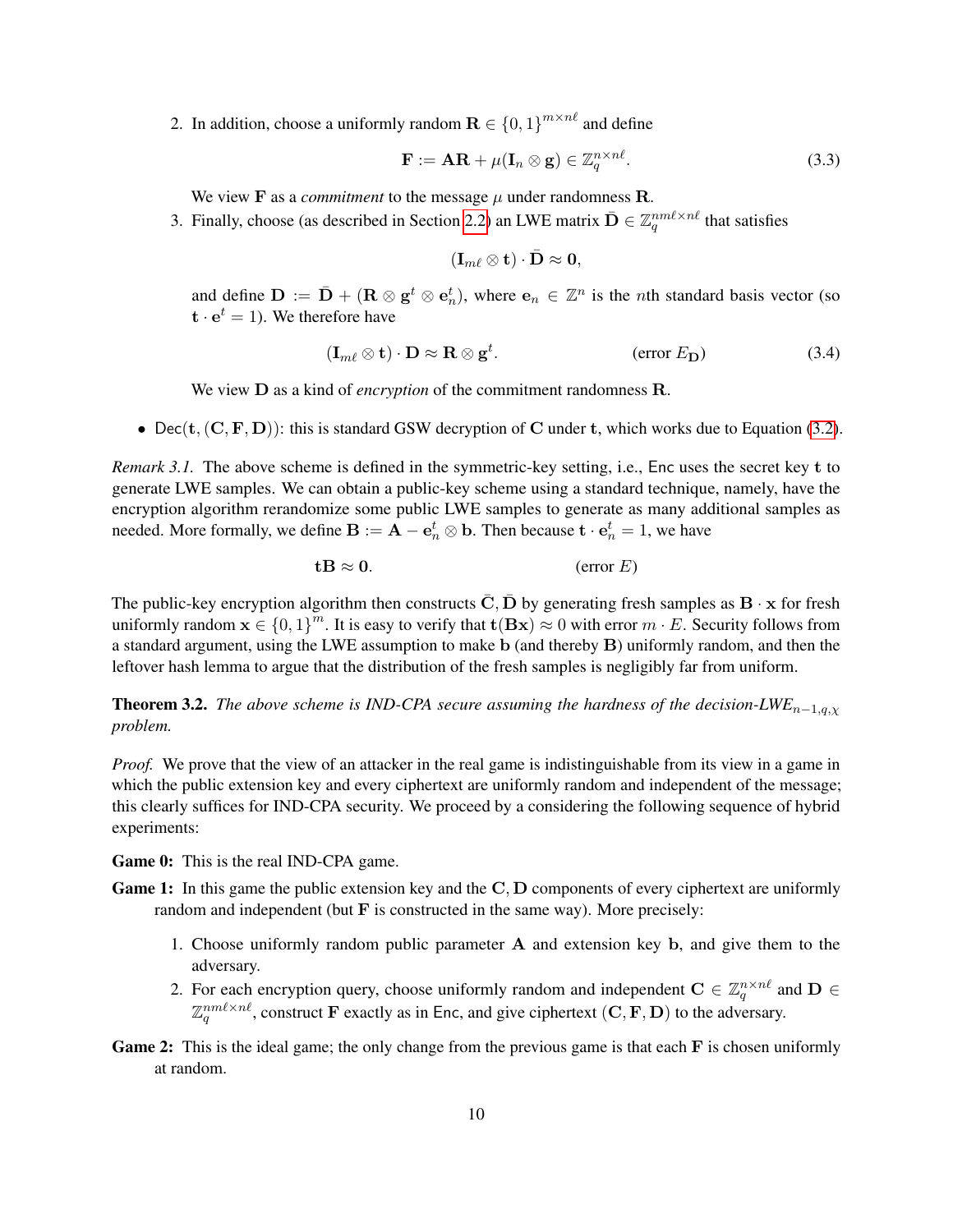We claim that Games 0 and 1 are computationally indistinguishable under the LWE hypothesis. To prove this we describe a simulator  $S$  that is given an unbounded source of samples; when they are LWE samples it simulates Game 0, and when they are uniformly random samples it simulates Game 1. It works as follows:

- Draw m samples and form a matrix  $\bar{\mathbf{A}} \in \mathbb{Z}_q^{n \times m}$  with the samples as its columns. Choose a uniformly random extension key  $\mathbf{b} \in \mathbb{Z}_q^m$ , and let the public parameter  $\mathbf{A} = \bar{\mathbf{A}} + \mathbf{e}_n^t \otimes \mathbf{b}$ .
- On encryption query  $\mu$ , draw samples to construct matrices  $\bar{C}$  and  $\bar{D}$ , and define C, D from these as in Enc. Also construct F exactly as in Enc.

If the simulator's input distribution is  $A_{\bar{t},\chi}$  for some  $\bar{t} \leftarrow \chi^{n-1}$ , then the first  $n-1$  rows of  $\bar{A}$  are uniformly random, hence A is uniformly random by construction. Moreover,  $\mathbf{b} \approx (-\bar{\mathbf{t}}, 1) \cdot \mathbf{A}$  has the same distribution as in the real game. Finally,  $\bar{C}$  and  $\bar{D}$  are constructed exactly as in the real game, so S perfectly simulates Game 0.

By contrast, if the simulator's input distribution is uniform, then A and b are uniformly random and independent. Similarly, because  $\overline{C}$  and  $\overline{D}$  are uniform and independent of everything else, so are C and D. Therefore,  $S$  perfectly simulates Game 1. This proves the first claim.

Finally, we claim that Games 1 and 2 are statistically indistinguishable. This follows directly from the leftover hash lemma. This concludes the proof.  $\Box$ 

### 3.1 Extending Ciphertexts

We first describe how to extend a ciphertext to an additional secret key t<sup>\*</sup>, using the associated public extension key  $\mathbf{b}^* \approx \mathbf{t}^* \mathbf{A} \in \mathbb{Z}_q^m$ . More precisely, suppose we have a ciphertext that encrypts  $\mu$  under secret key  $\mathbf{t} \in \mathbb{Z}^{n'}$ . (Here the dimension n' can be arbitrary, but typically  $n' = nk$  for some positive integer k, and t is the concatenation of  $k$  individual secret keys, each of dimension  $n$ .) The ciphertext therefore consists of component matrices  $\ell$ 

$$
\mathbf{C} \in \mathbb{Z}_q^{n' \times n' \ell}, \quad \mathbf{F} \in \mathbb{Z}_q^{n \times n \ell}, \quad \mathbf{D} \in \mathbb{Z}_q^{n' m \ell \times n}
$$

that satisfy Equations [\(3.2\)](#page-8-1), [\(3.3\)](#page-9-0), and [\(3.4\)](#page-9-1) for some short commitment randomness  $\mathbf{R} \in \mathbb{Z}^{m \times n\ell}$ . (Notice that the dimensions of **F** and the width of **D** do not depend on  $n'$ .)

Our goal is to extend  $(C, F, D)$  to a new ciphertext  $(C', F', D')$  that satisfies Equations [\(3.2\)](#page-8-1), [\(3.3\)](#page-9-0), and [\(3.4\)](#page-9-1) with respect to the concatenated secret key  $t' = (t, t^*) \in \mathbb{Z}^{n'+n}$  and some short commitment randomness  $\mathbf{R}'$ . We do so as follows.

- The commitment and its randomness are unchanged: we define  $F' := F$  and  $R' := R$ . This clearly preserves Equation [\(3.3\)](#page-9-0).
- Similarly, the encrypted randomness also is essentially unchanged, up to some padding by zeros: we define

$$
\mathbf{D}':=(\mathbf{I}_{m\ell}\otimes \begin{pmatrix} \mathbf{I}_{n'}\\ \mathbf{0}_{n\times n'}\end{pmatrix})\cdot \mathbf{D}\in\mathbb{Z}_q^{(n'+n)m\ell\times n\ell}.
$$

Then Equation [\(3.4\)](#page-9-1) is preserved:  $(\mathbf{I}_{m\ell} \otimes \mathbf{t}') \cdot \mathbf{D}' = (\mathbf{I}_{m\ell} \otimes \mathbf{t}) \cdot \mathbf{D} \approx \mathbf{R} \otimes \mathbf{g}^t = \mathbf{R}' \otimes \mathbf{g}^t$ .

• Lastly, we define

$$
\mathbf{C}' := \begin{pmatrix} \mathbf{C} & \mathbf{X} \\ & \mathbf{F} \end{pmatrix} \in \mathbb{Z}_q^{(n'+n)\times (n'+n)\ell}
$$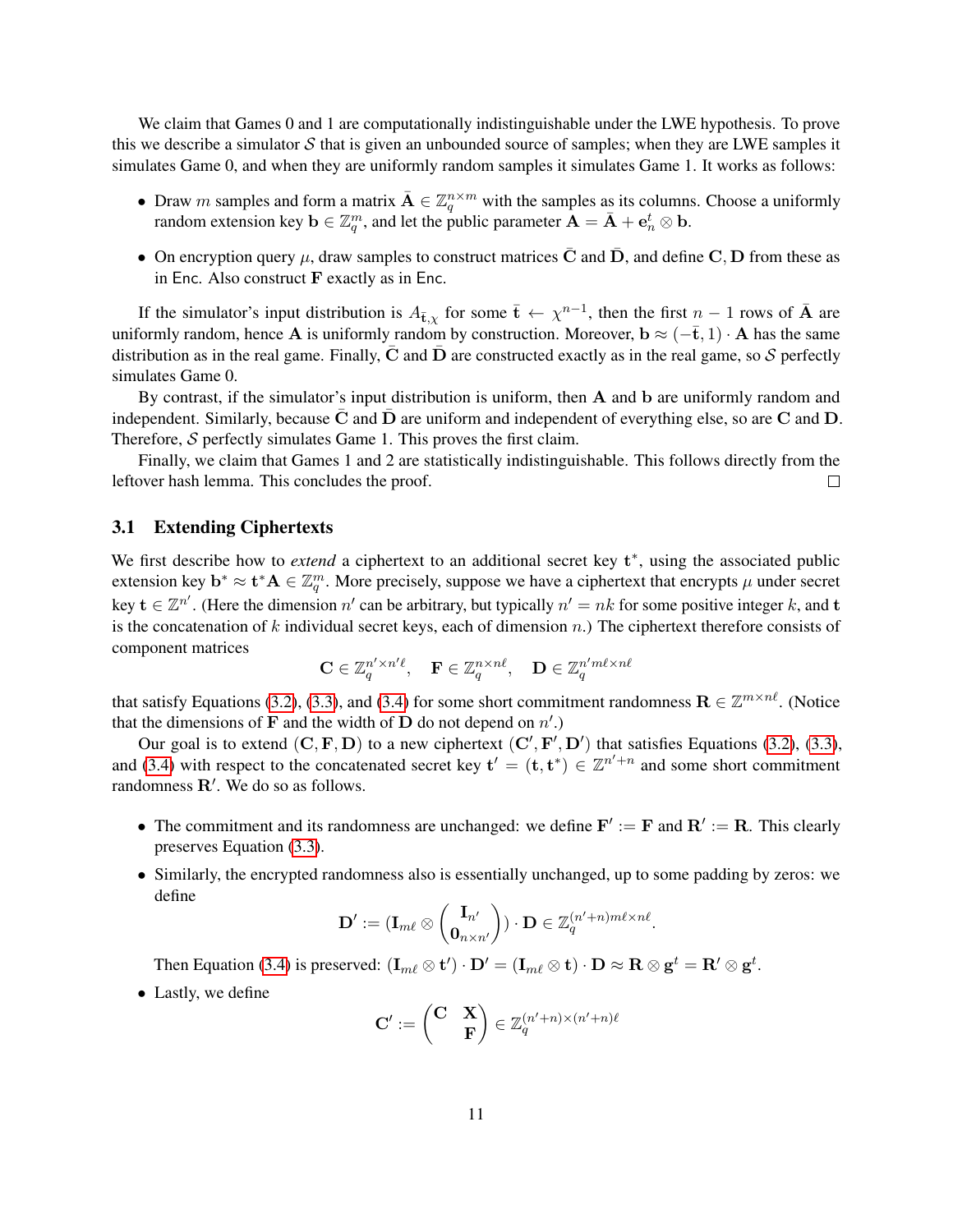where  $X$  is defined as follows:

<span id="page-11-0"></span>
$$
\mathbf{s} := [-\mathbf{b}^*](\mathbf{I}_m \otimes \mathbf{g}^{-t}) \in \{0, 1\}^{m\ell},
$$
  

$$
\mathbf{X} := (\mathbf{s} \otimes \mathbf{I}_{n'}) \cdot \mathbf{D} \in \mathbb{Z}_q^{n' \times n\ell}.
$$
 (3.5)

We now do the error analysis for ciphertext extension. Notice that by construction,

$$
\mathbf{t} \mathbf{X} = (1 \otimes \mathbf{t}) \cdot (\mathbf{s} \otimes \mathbf{I}_{n'}) \cdot \mathbf{D}
$$
  
=  $(\mathbf{s} \otimes 1) \cdot (\mathbf{I}_{m\ell} \otimes \mathbf{t}) \cdot \mathbf{D}$   
 $\approx \mathbf{s} \cdot (\mathbf{R} \otimes \mathbf{g}^t)$   
=  $-\mathbf{b}^* \mathbf{R}$ . (Equation (3.5))

Putting everything together, we see that Equation [\(3.2\)](#page-8-1) is preserved:

$$
\mathbf{t}'\mathbf{C}' \approx (\mu(\mathbf{t} \otimes \mathbf{g}) \quad \mathbf{t}\mathbf{X} + \mathbf{t}^*\mathbf{F})
$$
 (Equation (3.2); error  $E_{\mathbf{C}}$ )  
\n
$$
= (\mu(\mathbf{t} \otimes \mathbf{g}) \quad \mathbf{t}\mathbf{X} + \mathbf{t}^*\mathbf{A}\mathbf{R} + \mu(\mathbf{t}^* \otimes \mathbf{g}))
$$
 (Equation (3.3))  
\n
$$
\approx (\mu(\mathbf{t} \otimes \mathbf{g}) \quad \mathbf{t}\mathbf{X} + \mathbf{b}^*\mathbf{R} + \mu(\mathbf{t}^* \otimes \mathbf{g}))
$$
 (Equation (3.1); error  $m \|\mathbf{R}\|_{\infty} \cdot E$ )  
\n
$$
\approx \mu(\mathbf{t}' \otimes \mathbf{g}).
$$
 (error  $m\ell \cdot E_{\mathbf{D}}$ )

In total, the error in the new ciphertext  $\mathbf{C}'$  is

$$
E_{\mathbf{C}'} = E_{\mathbf{C}} + m \|\mathbf{R}\|_{\infty} \cdot E + m\ell \cdot E_{\mathbf{D}}.
$$

We remark that the error growth is merely additive, so we can extend to multiple new keys with only additive error growth per key. This is important for bootstrapping a multi-key ciphertext, where the first step is to extend the circularly encrypted secret keys to the keys that the ciphertext is encrypted under.

### 3.2 Homomorphic Operations

We now describe homomorphic addition and multiplication for the above cryptosystem. Suppose we have two ciphertexts  $(C_1, F_1, D_1)$  and  $(C_2, F_2, D_2)$  that respectively encrypt  $\mu_1$  and  $\mu_2$ , with commitment randomness  $\mathbf{R}_1$  and  $\mathbf{R}_2$ , under a common secret key  $\mathbf{t} \in \mathbb{Z}^{n'}$ . (As in the previous subsection, everything below works for arbitrary dimension  $n'$  and key t, but typically  $n' = nk$  for some positive integer k, and t is the concatenation of  $k$  individual secret keys.) Recall that the ciphertext components

$$
\mathbf{C}_i \in \mathbb{Z}_q^{n' \times n' \ell}, \quad \mathbf{F}_i \in \mathbb{Z}_q^{n \times n \ell}, \quad \mathbf{D}_i \in \mathbb{Z}_q^{n'm\ell \times n\ell}
$$

satisfy Equations [\(3.2\)](#page-8-1), [\(3.3\)](#page-9-0), and [\(3.4\)](#page-9-1) for some short commitment randomness  $\mathbf{R}_i \in \mathbb{Z}^{m \times n\ell}$ .

• Negation and scalar addition. (These are used to homomorphically compute NAND $(\mu_1, \mu_2)$  =  $1 - \mu_1 \mu_2$  for  $\mu_i \in \{0, 1\}$ .) To homomorphically negate a message for a ciphertext  $(C, F, D)$ , just negate each of the components. It is clear that this has the desired effect, and that the associated commitment randomness and error terms are also negated. To homomorphically add a constant  $c \in \mathbb{Z}$ to a message, just add  $c(\mathbf{I}_{n' \otimes \mathbf{g}})$  to both C and F. It is clear that this has the desired effect, and leaves the commitment randomness and error terms unchanged.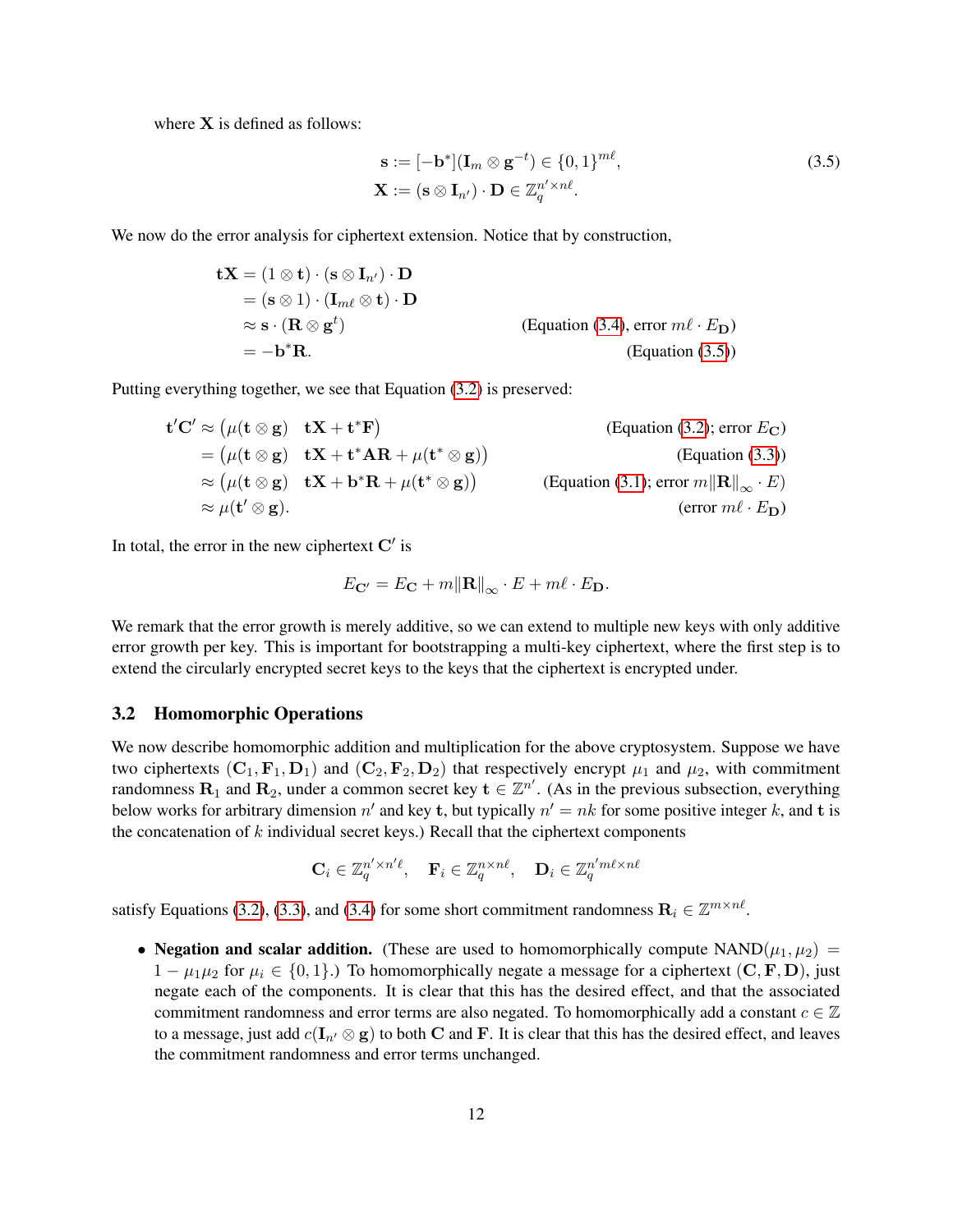• Addition. To homomorphically add, we simply add the corresponding matrices, outputting

$$
(\mathbf{C}_{add}, \mathbf{F}_{add}, \mathbf{D}_{add}) := (\mathbf{C}_1 + \mathbf{C}_2, \mathbf{F}_1 + \mathbf{F}_2, \mathbf{D}_1 + \mathbf{D}_2).
$$

It is easy to verify that Equations [\(3.2\)](#page-8-1), [\(3.3\)](#page-9-0), and [\(3.4\)](#page-9-1) hold for the new ciphertext with message  $\mu_{\text{add}} = \mu_1 + \mu_2$  and commitment randomness  $\mathbf{R}_{\text{add}} = \mathbf{R}_1 + \mathbf{R}_2$ , where the errors in the approximations are also added.

• Multiplication. To homomorphically multiply, we define the short matrices

$$
\mathbf{S}_c := (\mathbf{I}_{n'} \otimes \mathbf{g}^{-1})[\mathbf{C}_2] \in \{0, 1\}^{n'\ell \times n'\ell},\tag{3.6}
$$

$$
\mathbf{S}_f := (\mathbf{I}_n \otimes \mathbf{g}^{-1})[\mathbf{F}_2] \in \{0, 1\}^{n\ell \times n\ell},\tag{3.7}
$$

$$
\mathbf{S}_d := (\mathbf{I}_{n'm\ell} \otimes \mathbf{g}^{-1})[\mathbf{D}_2] \in \{0,1\}^{n'm\ell^2 \times n\ell},\tag{3.8}
$$

and output the ciphertext consisting of

<span id="page-12-2"></span><span id="page-12-1"></span><span id="page-12-0"></span>
$$
\begin{aligned} \mathbf{C}_{\text{mul}} &:= \mathbf{C}_1 \cdot \mathbf{S}_c \\ \mathbf{F}_{\text{mul}} &:= \mathbf{F}_1 \cdot \mathbf{S}_f \\ \mathbf{D}_{\text{mul}} &:= \mathbf{D}_1 \cdot \mathbf{S}_f + (\mathbf{I}_{m\ell} \otimes \mathbf{C}_1) \cdot \mathbf{S}_d. \end{aligned}
$$

The associated commitment randomness is defined as

$$
\mathbf{R}_{\text{mul}} := \mathbf{R}_1 \cdot \mathbf{S}_f + \mu_1 \mathbf{R}_2.
$$

We now show that the ciphertext output by homomorphic multiplication satisfies Equations [\(3.2\)](#page-8-1), [\(3.3\)](#page-9-0), and [\(3.4\)](#page-9-1) for key t, message  $\mu_{\text{mul}} = \mu_1 \mu_2$ , and commitment randomness  $\mathbf{R}_{\text{mul}}$ . We already know that Equation [\(3.2\)](#page-8-1), the GSW ciphertext relation, is satisfied by construction of  $C_{mul}$  as the homomorphic product of GSW ciphertexts  $C_1, C_2$ . Specifically:

$$
\mathbf{t} \mathbf{C}_{\text{mult}} = \mathbf{t} \mathbf{C}_1 \cdot \mathbf{S}_c
$$
  
\n
$$
\approx \mu_1(\mathbf{t} \otimes \mathbf{g}) \cdot \mathbf{S}_c
$$
 (error  $n' \ell \cdot E_{\mathbf{C}_1}$ )  
\n
$$
= \mu_1 \mathbf{t} \mathbf{C}_2
$$
 (Equation (3.6))  
\n
$$
\approx \mu_1 \mu_2(\mathbf{t} \otimes \mathbf{g}).
$$
 (error  $\mu_1 E_{\mathbf{C}_2}$ )

Similarly, Equation [\(3.3\)](#page-9-0) is satisfied by construction of  $\mathbf{F}_{mul}$  as the homomorphic product of commitments  $\mathbf{F}_1, \mathbf{F}_2$ :

<span id="page-12-3"></span>
$$
\mathbf{F}_{\text{mul}} = \mathbf{F}_1 \cdot \mathbf{S}_f
$$
  
=  $(\mathbf{A}\mathbf{R}_1 + \mu_1(\mathbf{I}_n \otimes \mathbf{g})) \cdot \mathbf{S}_f$   
=  $\mathbf{A}\mathbf{R}_1 \cdot \mathbf{S}_f + \mu_1 \mathbf{F}_2$  (Equation (3.7))  
=  $\mathbf{A}\mathbf{R}_1 \cdot \mathbf{S}_f + \mu_1 \mathbf{A}\mathbf{R}_2 + \mu_1 \mu_2 (\mathbf{I}_n \otimes \mathbf{g})$   
=  $\mathbf{A}\mathbf{R}_{\text{mult}} + \mu_1 \mu_2 (\mathbf{I}_n \otimes \mathbf{g}).$ 

Finally, to see that Equation [\(3.4\)](#page-9-1) holds for  $D_{mul}$ , first notice that

$$
(\mathbf{I}_{m\ell} \otimes \mathbf{t}) \cdot \mathbf{D}_1 \cdot \mathbf{S}_f \approx (\mathbf{R}_1 \otimes \mathbf{g}^t) \cdot (\mathbf{S}_f \otimes 1)
$$
 (Equations (3.4); error  $n\ell \cdot E_{\mathbf{D}_1}$ )  
=  $(\mathbf{R}_1 \cdot \mathbf{S}_f) \otimes \mathbf{g}^t$ . (3.9)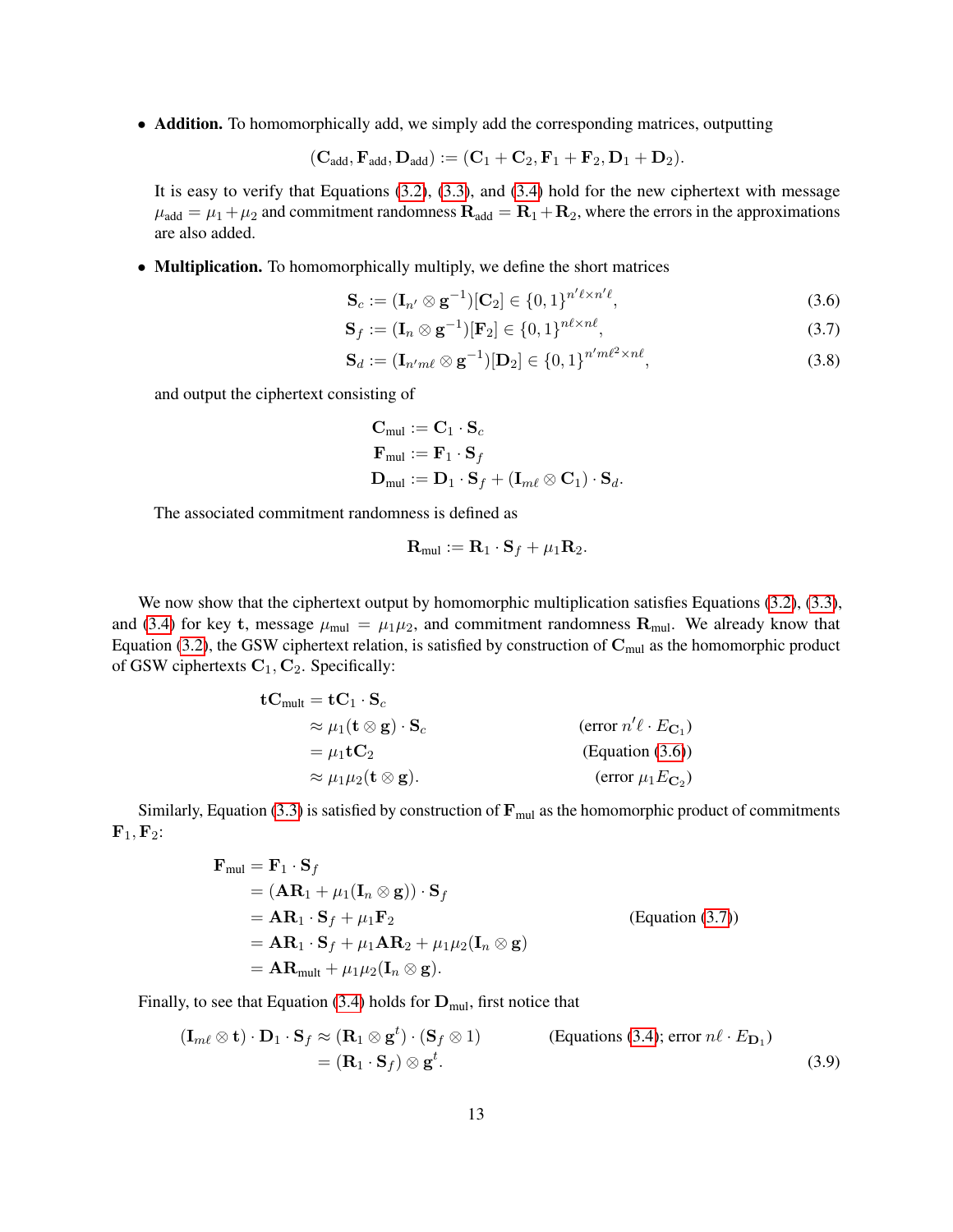In addition,

$$
(\mathbf{I}_{m\ell} \otimes \mathbf{t}) \cdot (\mathbf{I}_{m\ell} \otimes \mathbf{C}_1) \cdot \mathbf{S}_d = (\mathbf{I}_{m\ell} \otimes \mathbf{t} \mathbf{C}_1) \cdot \mathbf{S}_d
$$
  
\n
$$
\approx \mu_1 (\mathbf{I}_{m\ell} \otimes \mathbf{t} \otimes \mathbf{g}) \cdot \mathbf{S}_d
$$
 (Equation (3.2); error  $n'\ell \cdot E_{\mathbf{C}_1}$ )  
\n
$$
= \mu_1 (\mathbf{I}_{m\ell} \otimes \mathbf{t}) \cdot \mathbf{D}_2
$$
 (Equation (3.8))  
\n
$$
\approx (\mu_1 \mathbf{R}_2) \otimes \mathbf{g}^t
$$
 (Equation (3.4); error  $\mu_1 \cdot E_{\mathbf{D}_2}$ ) (3.10)

Summing Equations [\(3.9\)](#page-12-3) and [\(3.10\)](#page-13-2) yields

<span id="page-13-2"></span>
$$
(\mathbf{I}_{m\ell}\otimes \mathbf{t})\cdot \mathbf{D}_{mul}\approx \mathbf{R}_{mul}\otimes \mathbf{g}^t
$$

with error  $n\ell \cdot E_{\mathbf{D}_1} + n'\ell \cdot E_{\mathbf{C}_1} + \mu_1 \cdot E_{\mathbf{D}_2}$  as desired.

### <span id="page-13-1"></span>3.3 Instantiating the Parameters

We now bound the worst-case error growth when homomorphically evaluating a depth- $d$  circuit of NAND gates for up to k individual keys. As above, let  $n' = nk$ . For a ciphertext  $(C, F, D)$  with commitment randomness R, define the "max error"

$$
E^*:=\max(E_{{\bf C}},E_{{\bf D}},E\cdot\left\|{\bf R}\right\|_\infty).
$$

By the bounds from the previous subsection, for two ciphertexts with max error at most  $E^*$ , their homomorphic NAND has max error at most  $(n(k + 1)\ell + 1) \cdot E^* = \text{poly}(n, k, \ell) \cdot E^*$ . Similarly, when we extend a ciphertext with max error at most  $E^*$ , the result has max error at most  $(m(\ell + 1) + 1) \cdot E^* = \text{poly}(n, \ell) \cdot E^*$ . Therefore, for any depth- $d$  homomorphic computation on fresh ciphertexts encrypted under  $k$  keys, the result has max error at most

$$
poly(n,k,\ell)^{k+d}.
$$

The GSW decryption algorithm works correctly on a ciphertext as long as its error is smaller than  $q/4$ , hence it suffices to choose a modulus  $q$  that exceeds the above quantity by a factor of four. Recalling that  $\ell = \Theta(\log q) = \tilde{O}(k + d)$ , this corresponds to a worst-case approximation factor of  $\text{poly}(n, k, d)^{k+d}$  for n-dimensional lattice problems.

We also remark that when bootstrapping a k-key ciphertext, we first extend the circularly encrypted secret keys to the k relevant keys, incurring only additive poly $(n, k, \ell)$  error growth, then we run the bootstrapping algorithm. Using an algorithm from [\[BV14,](#page-18-15) [AP14\]](#page-17-3) that incurs only additive poly $(n, k, \ell)$  error growth, we can use a modulus q that is as small as slightly super-polynomial  $q = n^{\omega(1)}$  and still support any polynomial number of keys.

# <span id="page-13-0"></span>4 Smaller-Ciphertext Construction

In this section we describe a multi-hop, multi-key FHE having smaller ciphertexts and more efficient homomorphic operations than the one in Section [3.](#page-8-0) Indeed, ciphertexts in this system are simply GSW ciphertexts (with no additional information), which admit the usual homomorphic operations. These efficiency improvements come at the cost of larger public extension keys, as well as a circular-security assumption.

Recall that in the scheme from the previous section, a ciphertext includes a commitment to the message, along with a special encryption of the commitment randomness. By contrast, in the scheme described below, the *extension key* contains a commitment to the *secret key*, along with an encryption (under the secret key)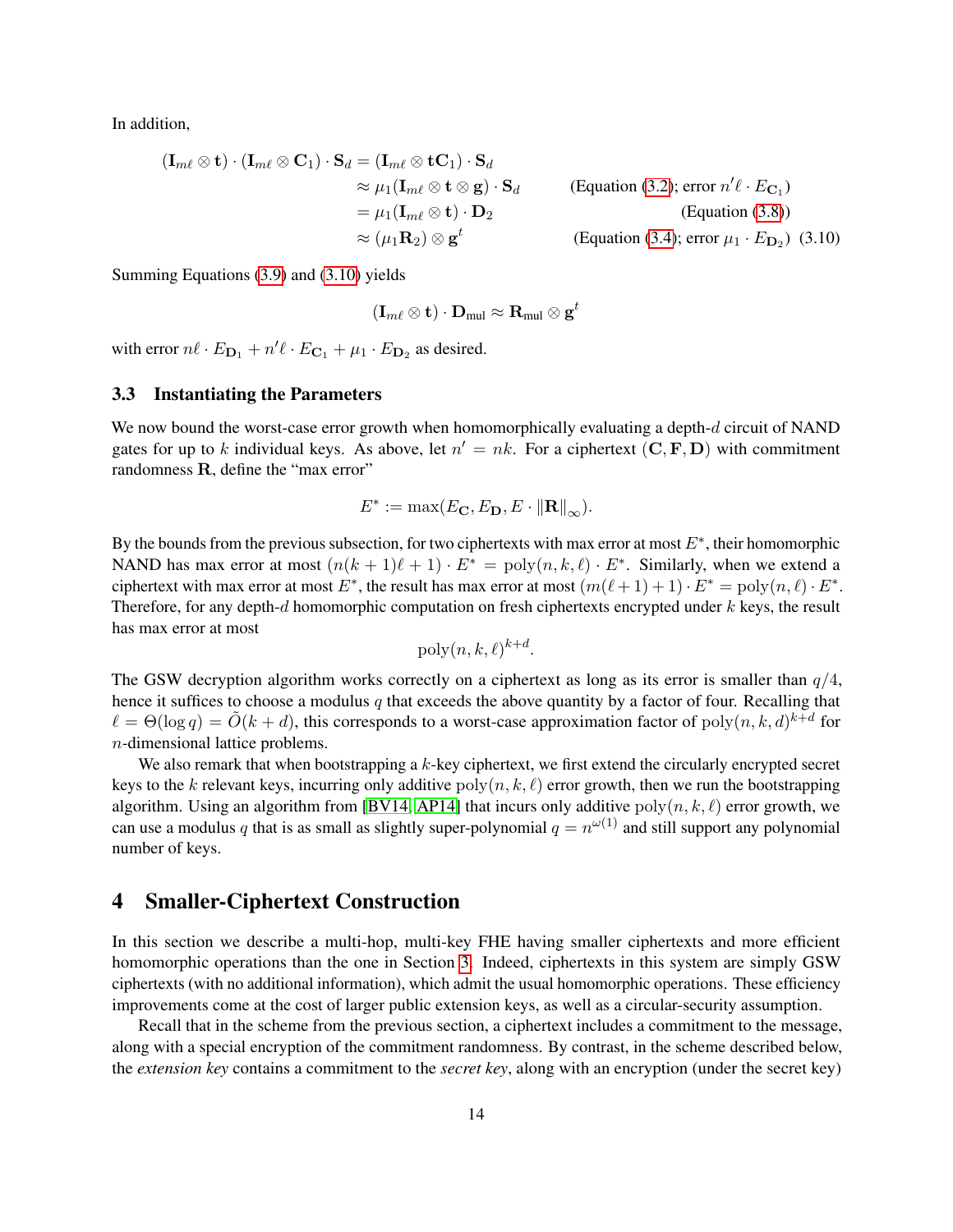of the commitment randomness. (Using the commitment randomness to hide the secret key, and using the secret key to hide the commitment randomness, is what leads to a circular-security assumption.) We show how to combine two extension keys to get an encryption, under the concatenation of the secret keys, of the *tensor product* of those keys; this in turn lets us extend a ciphertext encrypted under one of the keys to their concatenation. We now describe the construction.

As in the previous section, the scheme is parameterized by LWE parameters  $n$  and  $q$ , the standard error distribution  $\chi$  (which is E-bounded for  $E = \Theta(n)$ ), and  $m = \lfloor 2n \log q \rfloor$ . The system is defined as follows.

- Setup: output a uniformly random  $\mathbf{A} \in \mathbb{Z}_q^{n \times m}$ .
- Gen $(A)$ : do the following, outputting t as the secret key and  $(b, P, D)$  as the public extension key.
	- 1. Choose  $\bar{\mathbf{t}} \leftarrow \chi^{n-1}$  and define  $\mathbf{t} := (-\bar{\mathbf{t}}, 1) \in \mathbb{Z}^n$ . Choose  $\mathbf{e} \leftarrow \chi^m$  and define

$$
\mathbf{b} := \mathbf{t}\mathbf{A} + \mathbf{e}
$$
  
\n
$$
\approx \mathbf{t}\mathbf{A} \in \mathbb{Z}_q^m.
$$
 (error  $E$ )

2. Choose a uniformly random  $\mathbf{R} \leftarrow \{0, 1\}^{m \times n^2 \ell}$  and define

$$
\mathbf{P}:=\mathbf{A}\mathbf{R}+(\mathbf{I}_n\otimes \mathbf{t}\otimes \mathbf{g})\in \mathbb{Z}_q^{n\times n^2\ell}.
$$

3. As described in Section [2.2,](#page-7-2) choose an LWE matrix  $\bar{\bf D}\in \mathbb{Z}_q^{nm\ell\times n^2\ell}$  that satisfies  $({\bf I}_{m\ell}\otimes {\bf t})\cdot\bar{\bf D}\approx {\bf 0}$ (with error E), and define  $\mathbf{D} := \bar{\mathbf{D}} + (\mathbf{R} \otimes \mathbf{g}^t \otimes \mathbf{e}_n^t)$ , where  $\mathbf{e}_n \in \{0,1\}^n$  denotes the *n*th standard basis vector. Notice that, because  $\mathbf{t} \cdot \mathbf{e}_n^t = 1$ , we have

$$
(\mathbf{I}_{m\ell} \otimes \mathbf{t}) \cdot \mathbf{D} \approx \mathbf{R} \otimes \mathbf{g}^t. \tag{error } E
$$

• Enc(t,  $\mu \in \{0, 1\}$ ): This is standard GSW encryption. Specifically, as described in Section [2.2,](#page-7-2) choose an LWE matrix  $\vec{C} \in \mathbb{Z}_q^{n \times n\ell}$  that satisfies  $\mathbf{t}\vec{C} \approx \mathbf{0}$ , and output the ciphertext  $\mathbf{C} := \vec{C} + \mu(\mathbf{I}_n \otimes \mathbf{g})$ . Notice that t, C satisfy the GSW relation

$$
\mathbf{t} \mathbf{C} = \mathbf{t} \mathbf{C} + \mu (\mathbf{t} \otimes 1) \cdot (\mathbf{I}_n \otimes \mathbf{g}) \approx \mu (\mathbf{t} \otimes \mathbf{g}).
$$
 (error  $E_{\mathbf{C}}$ )

• Dec( $t, C$ ): this is standard GSW decryption.

We again stress that ciphertexts in the above system are just GSW ciphertexts (with no auxiliary information), so homomorphic addition and multiplication work as usual (and as in Section [3\)](#page-8-0). Therefore, we only need to show how to extend ciphertexts to new keys, which we do below in Section [4.1.](#page-15-0)

For security, we rely on the following circular hardness assumption: that LWE samples for secret  $\bar{\textbf{t}} \leftarrow \chi^n$ are indistinguishable from uniform, even given  $(b, A, P, D)$  as constructed by Setup and Gen (using secret  $\bar{t}$ ). We remark that this assumption is "circular" because  $D$  computationally hides (but statistically determines)  $R$ under  $\bar{t}$ , and P hides  $\bar{t}$  using R.

The proof of the following theorem follows immediately from the assumption.

### Theorem 4.1. *The above scheme is IND-CPA secure under the above circular-security assumption.*

*Proof.* The proof follows immediately from the assumption: in the real IND-CPA game, the adversary gets the public information  $(b, A, P, D)$  along with ciphertexts generated from LWE samples with secret  $\bar{t}$ . In the ideal world, these samples are instead uniformly random, and hence perfectly hide the encrypted messages. Indistinguishability of the two worlds follows directly from the circular-security assumption.  $\Box$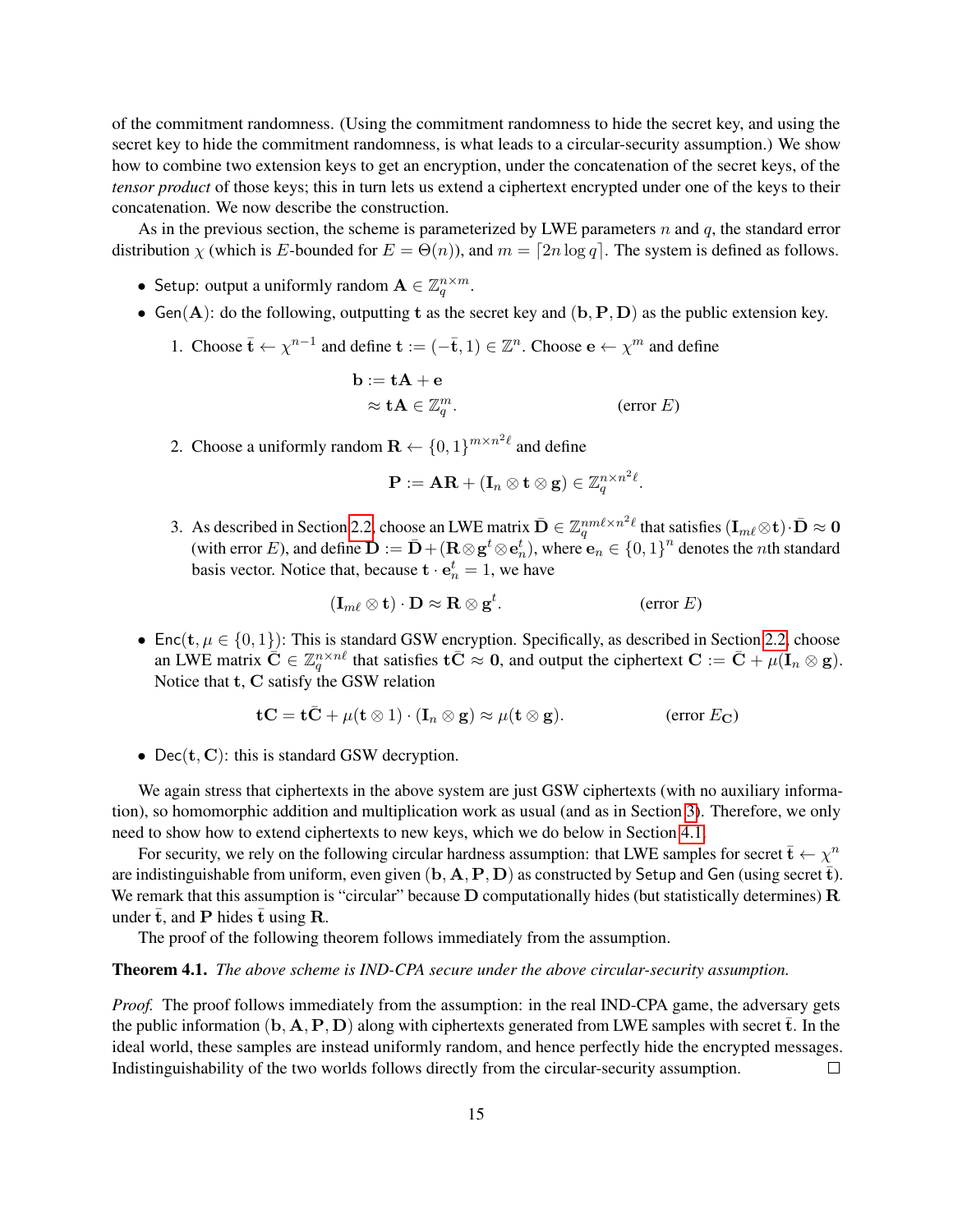### <span id="page-15-0"></span>4.1 Extending a Ciphertext to a New Key

We now show how to extend a (potentially multi-key) ciphertext to an additional key, so as to preserve the GSW relation for the concatenation of the secret keys. Specifically, suppose we have a ciphertext  $C \in \mathbb{Z}_q^{n' \times n' \ell}$ that encrypts  $\mu$  under a key  $\mathbf{t} \in \mathbb{Z}^{n'}$ , i.e.,

$$
\mathbf{t} \mathbf{C} \approx \mu (\mathbf{t} \otimes \mathbf{g}). \tag{error } E_{\mathbf{C}}
$$

In this setting,  $n' = nk$  for some positive integer  $k \ge 1$ , and  $\mathbf{t} = (\mathbf{t}_1, \dots, \mathbf{t}_k)$  is the concatenation of k individual secret keys  $\mathbf{t}_i \in \mathbb{Z}^n$  for which we know the associated vector  $\mathbf{b}_i \approx \mathbf{t}_i \mathbf{A} \in \mathbb{Z}_q^m$  (with error E) from the public extension key. (We will not need the extension key's other components P, D.)

We wish to extend C to an additional secret key  $t^*$  for which we know the associated matrices  $P^*$ ,  $D^*$ from the public extension key (we will not need the associated b<sup>\*</sup>). More precisely, we want to generate a ciphertext C' that encrypts  $\mu$  under  $\mathbf{t}' = (\mathbf{t}, \mathbf{t}^*) \in \mathbb{Z}^{n(k+1)}$ , i.e., we want

$$
\mathbf{t}'\mathbf{C}' \approx \mu(\mathbf{t}' \otimes \mathbf{g}) = \mu(\mathbf{t} \otimes \mathbf{g} \quad \mathbf{t}^* \otimes \mathbf{g}).
$$

To do this, we output

<span id="page-15-3"></span><span id="page-15-1"></span>
$$
\mathbf{C}' := \begin{pmatrix} \mathbf{C} & \mathbf{X} \\ & \mathbf{X}^* \end{pmatrix} \tag{4.1}
$$

where  $X' = \begin{pmatrix} X \\ X^* \end{pmatrix}$  is as defined below. Notice that by construction,

$$
\mathbf{t}'\mathbf{C}' \approx \begin{pmatrix} \mu(\mathbf{t} \otimes \mathbf{g}) & \mathbf{t}'\mathbf{X}' \end{pmatrix}.
$$
 (error  $E_{\mathbf{C}}$ )

Below we show how to satisfy

$$
\mathbf{t}'\mathbf{X}' = \mathbf{t}\mathbf{X} + \mathbf{t}^*\mathbf{X}^* \approx \mu(\mathbf{t}^* \otimes \mathbf{g})
$$
(4.2)

with error

 $E_{\mathbf{X'}} = (n^2 \cdot (k\ell + 1)^2 \cdot m + E_{\mathbf{C}}) \cdot E,$ 

which yields  $\mathbf{t}'\mathbf{C}' \approx \mu(\mathbf{t}' \otimes \mathbf{g})$  with error  $E_{\mathbf{C}'} = \max\{E_{\mathbf{C}}, E_{\mathbf{X}'}\} = E_{\mathbf{X}'}$ , as desired.

*Remark 4.2.* While the error bound  $E_{\mathbf{C'}} = \mathbf{E_C} \cdot E + \text{poly}(n, k, \ell)$  is multiplicative in the original error  $E_{\mathbf{C}}$ , we can still extend to multiple new keys while incurring just one factor-of- $E$  increase in the error. This is important for bootstrapping a multi-key ciphertext, where the first step is to extend the circularly encrypted secret keys to all the keys that the ciphertext is encrypted under. The method works by naturally generalizing Equation [\(4.1\)](#page-15-1) to a matrix with blocks along the diagonal and top row only.

Constructing  $X'$ . We construct  $X'$  in two steps:

1. Using just the  $b_i$  and  $P^*$ ,  $D^*$  (but not the ciphertext C), we construct  $Y' = \begin{pmatrix} Y' \\ Y'' \end{pmatrix}$  that satisfies

<span id="page-15-2"></span>
$$
\mathbf{t}'\mathbf{Y}' = \mathbf{t}\mathbf{Y} + \mathbf{t}^*\mathbf{Y}^* \approx (\mathbf{t} \otimes \mathbf{t}^* \otimes \mathbf{g})
$$
(4.3)

with error  $E_{Y} = (k\ell + 1) \cdot m \cdot E$ . This construction is described below.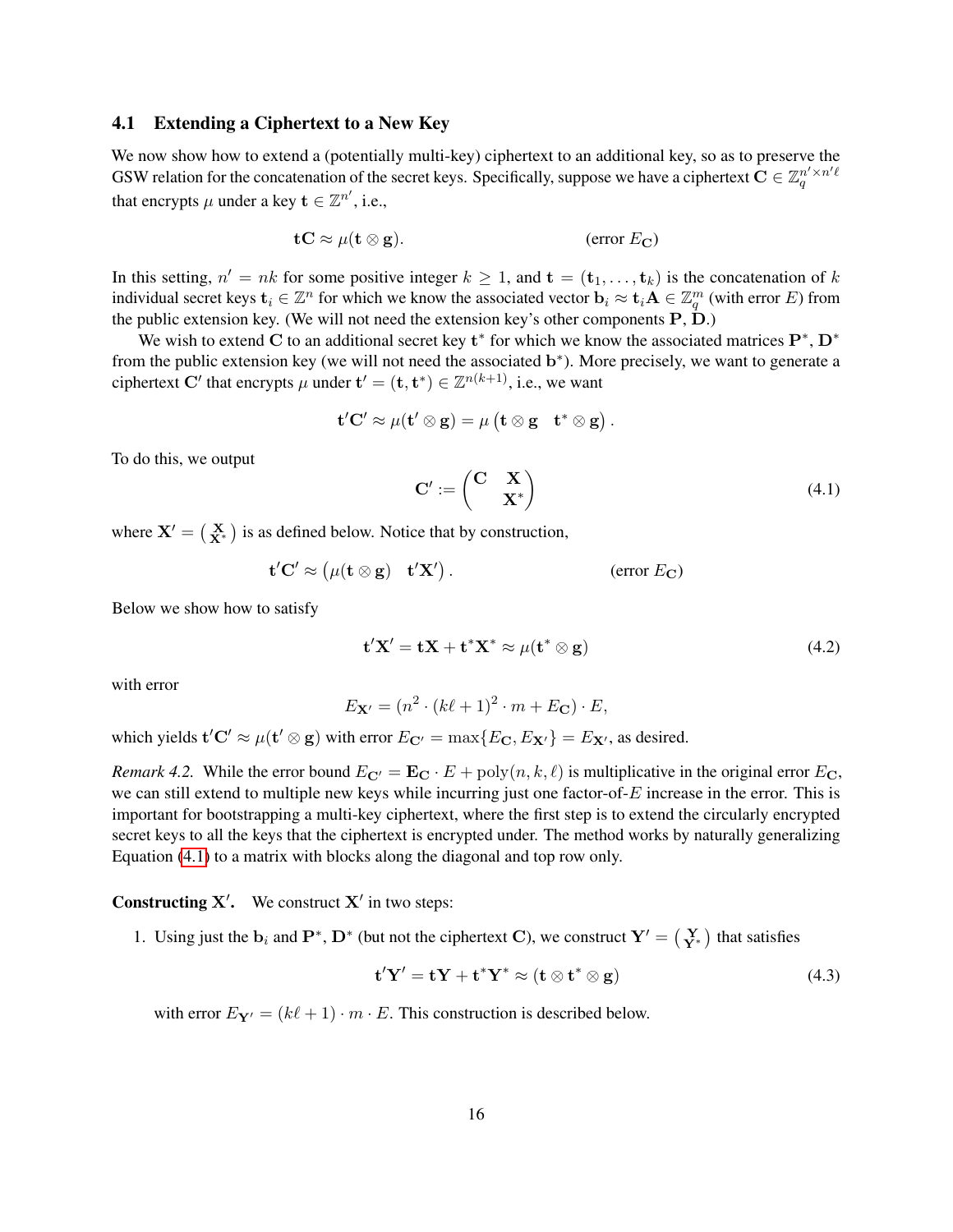2. We then obtain  $X'$  by multiplying  $Y'$  by a certain binary matrix that is derived from the ciphertext C. Essentially, this step just replaces t with  $\mu$ g in the right-hand side of Equation [\(4.3\)](#page-15-2), while consuming the existing g.

Let  $\bar{\mathbf{C}} := \mathbf{C} \cdot (\mathbf{e}_n^t \otimes \mathbf{I}_{\ell}) \in \mathbb{Z}_q^{nk \times \ell}$  consist of the last  $\ell$  columns of  $\mathbf{C}$ , so that

$$
\mathbf{t}\bar{\mathbf{C}} \approx \mu(\mathbf{t}\otimes \mathbf{g}) \cdot (\mathbf{e}_n^t \otimes \mathbf{I}_\ell) = \mu \mathbf{g}.
$$
 (error  $E_{\mathbf{C}}$ ) (4.4)

Define the binary matrix

<span id="page-16-1"></span>
$$
\mathbf{S} := (\mathbf{I}_{nk} \otimes \mathbf{I}_n \otimes \mathbf{g}^{-1}) [\bar{\mathbf{C}} \otimes \mathbf{I}_n] \in \{0,1\}^{n^2 k \ell \times \ell}, \tag{4.5}
$$

and observe that

$$
\mathbf{t}'\mathbf{Y}' \cdot \mathbf{S} \approx (\mathbf{t} \otimes \mathbf{t}^* \otimes \mathbf{g}) \cdot \mathbf{S}
$$
 (Equation (4.3); error  $n^2k\ell \cdot E_{\mathbf{Y}'}$ )  
\n
$$
= (\mathbf{t} \otimes \mathbf{t}^*) \cdot (\bar{\mathbf{C}} \otimes \mathbf{I}_n)
$$
 (Equation (4.5))  
\n
$$
\approx \mu(\mathbf{g} \otimes \mathbf{t}^*).
$$
 (Equation (4.4),  $||\mathbf{t}^*||_{\infty} \leq E$ , so error  $E_{\mathbf{C}} \cdot E$ ) (4.6)

Notice that the right-hand side of Equation [\(4.6\)](#page-16-2) is exactly the desired right-hand side of Equation [\(4.2\)](#page-15-3), but permuted (because the arguments of the Kronecker product are swapped). So let  $\Pi$  be the permutation matrix for which  $(g \otimes t^*)\Pi = (t^* \otimes g)$  for any  $t^*$ , and define

<span id="page-16-4"></span><span id="page-16-3"></span><span id="page-16-2"></span><span id="page-16-0"></span>
$$
\mathbf{X}':=\mathbf{Y}'\cdot\mathbf{S}\cdot\mathbf{\Pi},
$$

which by the above satisfies Equation [\(4.2\)](#page-15-3), as desired.

**Constructing Y'.** We now describe the construction of  $Y' = \begin{pmatrix} Y' \\ Y'' \end{pmatrix}$  to satisfy Equation [\(4.3\)](#page-15-2). To do this we use the public matrices  $\mathbf{P}^*, \mathbf{D}^*$  associated with  $\mathbf{t}^*$ , which by construction satisfy

$$
\mathbf{P}^* = \mathbf{A}\mathbf{R}^* + (\mathbf{I}_n \otimes \mathbf{t}^* \otimes \mathbf{g})
$$
  

$$
(\mathbf{I}_{m\ell} \otimes \mathbf{t}^*) \cdot \mathbf{D}^* \approx \mathbf{R}^* \otimes \mathbf{g}^t
$$
 (error *E*) (4.7)

for some binary matrix  $\mathbf{R}^* \in \{0,1\}^{m \times n^2 \ell}$ . Recalling that  $\mathbf{t} \in \mathbb{Z}^{nk}$  is the concatenation of k individual secret keys  $\mathbf{t}_i \in \mathbb{Z}^n$ , we also define  $\mathbf{b} \in \mathbb{Z}_q^{mk}$  to be the concatenation of the associated  $\mathbf{b}_i \approx \mathbf{t}_i \mathbf{A} \in \mathbb{Z}_q^m$  (all with error  $E$ ), so

 $\mathbf{b} \approx \mathbf{t} \cdot (\mathbf{I}_k \otimes \mathbf{A}).$  (error E) (4.8)

First, we define

$$
\mathbf{Y} := \mathbf{I}_k \otimes \mathbf{P}^* = (\mathbf{I}_k \otimes \mathbf{A} \mathbf{R}^*) + (\mathbf{I}_{nk} \otimes \mathbf{t}^* \otimes \mathbf{g}).
$$

Observe that

$$
\mathbf{t}\mathbf{Y} = \mathbf{t} \cdot (\mathbf{I}_k \otimes \mathbf{A}\mathbf{R}^*) + (\mathbf{t} \otimes 1 \otimes 1) \cdot (\mathbf{I}_{nk} \otimes \mathbf{t}^* \otimes \mathbf{g})
$$
  
=  $\mathbf{t} \cdot (\mathbf{I}_k \otimes \mathbf{A}) \cdot (\mathbf{I}_k \otimes \mathbf{R}^*) + (\mathbf{t} \otimes \mathbf{t}^* \otimes \mathbf{g})$   
 $\approx \mathbf{b} \cdot (\mathbf{I}_k \otimes \mathbf{R}^*) + (\mathbf{t} \otimes \mathbf{t}^* \otimes \mathbf{g}).$  (Equation (4.8); error  $m \cdot E$ .)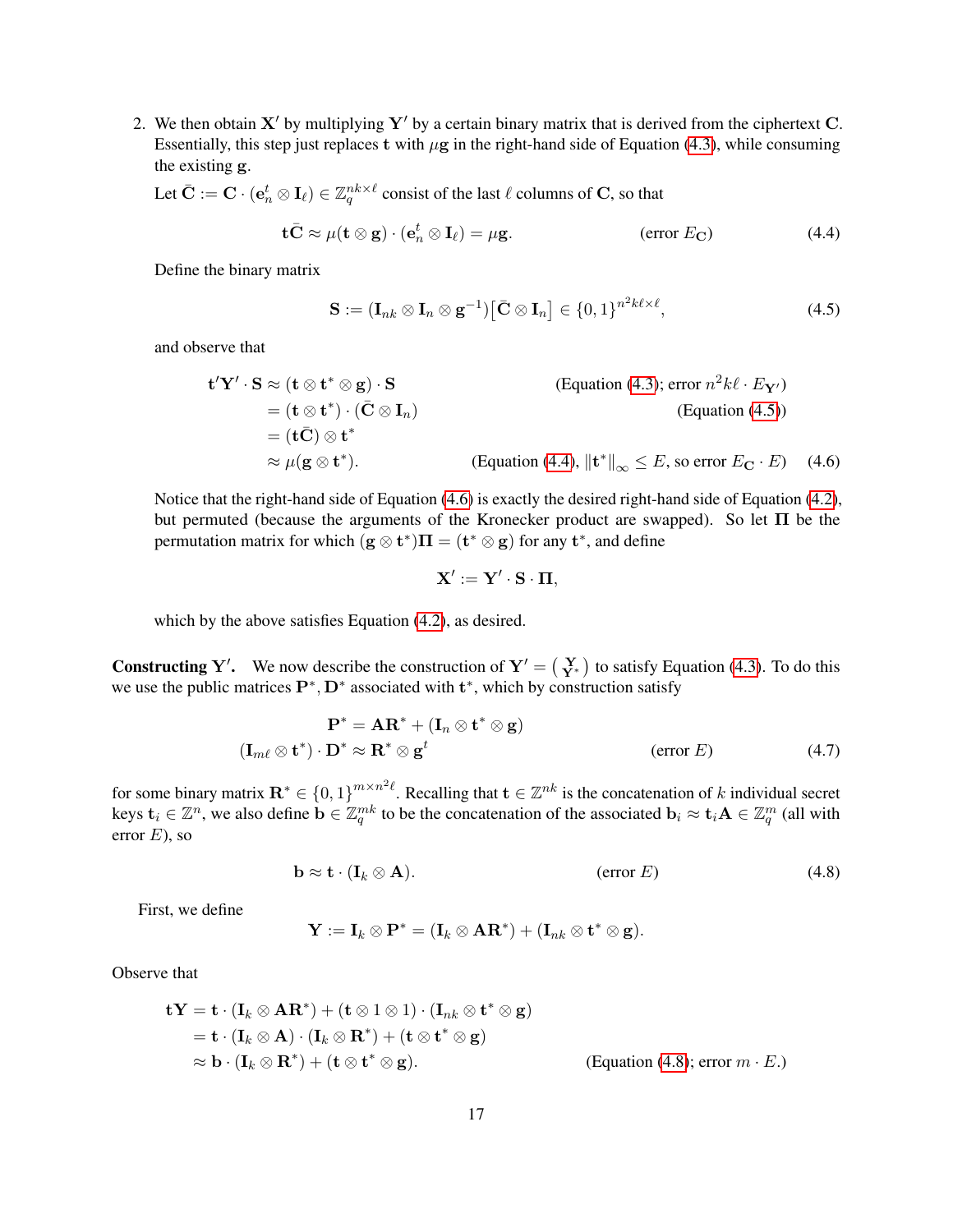Therefore, in order to satisfy Equation [\(4.3\)](#page-15-2), it suffices to construct  $Y^*$  to satisfy

<span id="page-17-4"></span>
$$
\mathbf{t}^*\mathbf{Y}^*\approx-\mathbf{b}\cdot(\mathbf{I}_k\otimes\mathbf{R}^*).
$$

with error  $km\ell \cdot E$ . To do this, we define

$$
\mathbf{s} := -[\mathbf{b}](\mathbf{I}_k \otimes \mathbf{I}_m \otimes \mathbf{g}^{-t}) \in \{0, 1\}^{kml}
$$
  

$$
\mathbf{Y}^* := (\mathbf{s} \otimes \mathbf{I}_n) \cdot (\mathbf{I}_k \otimes \mathbf{D}^*).
$$
 (4.9)

Then observe that

$$
\mathbf{t}^* \mathbf{Y}^* = (1 \otimes \mathbf{t}^*) \cdot (\mathbf{s} \otimes \mathbf{I}_n) \cdot (\mathbf{I}_k \otimes \mathbf{D}^*)
$$
  
\n
$$
= (\mathbf{s} \otimes 1) \cdot (\mathbf{I}_{km\ell} \otimes \mathbf{t}^*) \cdot (\mathbf{I}_k \otimes \mathbf{D}^*)
$$
  
\n
$$
\approx \mathbf{s} \cdot (\mathbf{I}_k \otimes \mathbf{R}^* \otimes \mathbf{g}^t)
$$
  
\n
$$
= -\mathbf{b} \cdot (\mathbf{I}_k \otimes \mathbf{R}^*)
$$
 (Equation (4.7); error km\ell \cdot E)  
\n
$$
= -\mathbf{b} \cdot (\mathbf{I}_k \otimes \mathbf{R}^*)
$$

as desired. This completes the construction and analysis.

## 4.2 Instantiating the Parameters

We now bound the worst-case error growth when homomorphically evaluating a depth- $d$  circuit of NAND gates for up to k individual keys. As above, let  $n' = nk$ . For two ciphertexts with error bounded by  $E^*$ , their homomorphic NAND has error bounded by  $(n<sup>l</sup>l + 1) \cdot E^* = poly(n, k, l) \cdot E^*$ . Similarly, when we extend a ciphertext with error bounded by  $E^*$ , the result has error bounded by  $(n^2 \cdot (k\ell + 1)^2 \cdot m + E^*) \cdot E =$  $poly(n, k, \ell) \cdot E^*$ . Therefore, for any depth-d homomorphic computation on fresh ciphertexts encrypted under k keys, the result has error bounded by  $\mathrm{poly}(n, k, \ell)^{k+d}$ . Therefore, it suffices to choose a modulus  $q$ that exceeds four times this bound. Recalling that  $\ell = \Theta(\log q) = \tilde{O}(k + d)$ , this corresponds to a worst-case approximation factor of  $poly(n, k, d)^{k+d}$  for *n*-dimensional lattice problems.

We also remark that when bootstrapping a  $k$ -key ciphertext, we first extend the circularly encrypted secret keys to the k relevant keys, incurring only a single factor-of-E plus additive poly $(n, k, \ell)$  error growth, then we run the bootstrapping algorithm. Using an algorithm from [\[BV14,](#page-18-15) [AP14\]](#page-17-3) that incurs only additive  $poly(n, k, \ell)$  error growth, we can use a modulus q that is as small as slightly super-polynomial  $q = n^{\omega(1)}$ and still support any polynomial number of keys.

# References

- <span id="page-17-1"></span>[ABD16] M. Albrecht, S. Bai, and L. Ducas. A subfield lattice attack on overstretched NTRU assumptions cryptanalysis of some FHE and graded encoding schemes. In *CRYPTO*, pages 153–178. 2016.
- <span id="page-17-2"></span>[ACPS09] B. Applebaum, D. Cash, C. Peikert, and A. Sahai. Fast cryptographic primitives and circularsecure encryption based on hard learning problems. In *CRYPTO*, pages 595–618. 2009.
- <span id="page-17-0"></span>[AJL<sup>+</sup>12] G. Asharov, A. Jain, A. López-Alt, E. Tromer, V. Vaikuntanathan, and D. Wichs. Multiparty computation with low communication, computation and interaction via threshold FHE. In *EUROCRYPT*, pages 483–501. 2012.
- <span id="page-17-3"></span>[AP14] J. Alperin-Sheriff and C. Peikert. Faster bootstrapping with polynomial error. In *CRYPTO*, pages 297–314. 2014.